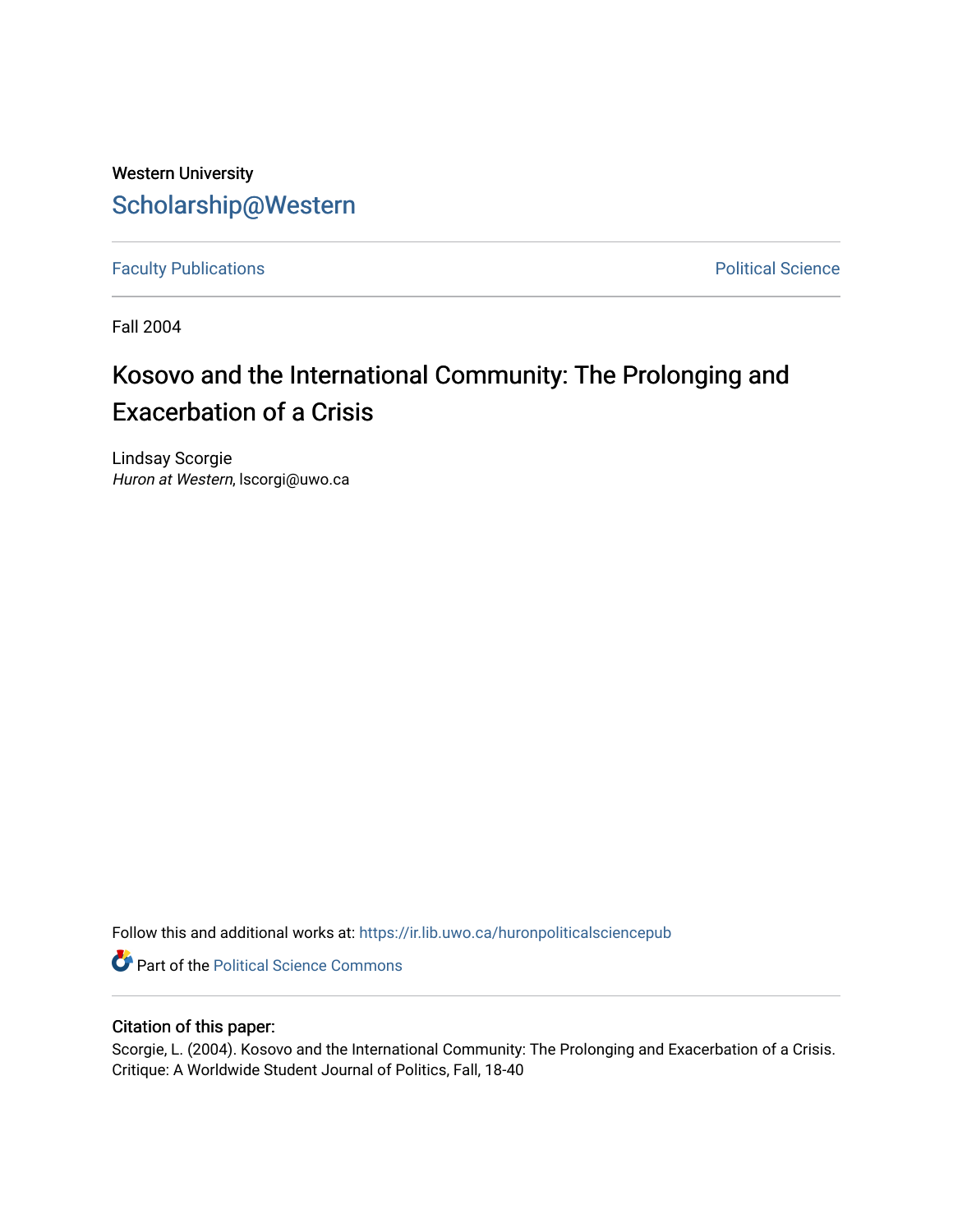Critique: A worldwide journal of politics

### **Kosovo and the International Community: The Prolonging and Exacerbation of a Crisis**

**Lindsay Scorgie** University of Toronto

#### **Introduction**

In late December of 2003, to the dismay of Kosovar Albanians as well as many Serbs, a radical nationalist party with links to former Serbian President Slobodan Milosevic won the most votes in Serbia's national election (Abramowitz 2004). This is just one of many recent events that demonstrates the high degree of instability in Serbia, especially within the province of Kosovo. The volatility that today characterizes the Kosovo region has its roots in the decade preceding the 1999 Kosovo war, when in response to the disintegration of Yugoslavia the international community reacted in a confused manner with regards to Kosovo, refusing to effectively address the territorial dispute between the ethnic Albanian and Serbian populations there. The 1999 Kosovo war, carried out to stop Milosevic's ethnic-cleansing campaign against Kosovar Albanians, was ultimately successful in halting the killings, but failed to resolve the political issues behind the fighting - namely, the demands being made by the ethnic Albanians for independence of Kosovo on the one hand, versus the Serbian insistence on keeping the province as a part of Serbia. In the four years since the war, the international community has maintained a policy of postponement and basic disregard for the decision of 'final status' for Kosovo, which has only served to instill more fear among both opposing factions, resulting in a province that is as polarized and unstable as ever. This paper will argue that in the three time periods of (1) the decade before the Kosovo war, (2) during the war itself, and (3) in the four years after the war, the international community has acted ambiguously and even hypocritically regarding the issue of statehood for Kosovo - this being a pivotal factor in the prolonging and exacerbation of the conflict. Behind this flawed approach by the international community lies the tension, in both international law and practice, between the concepts of nation and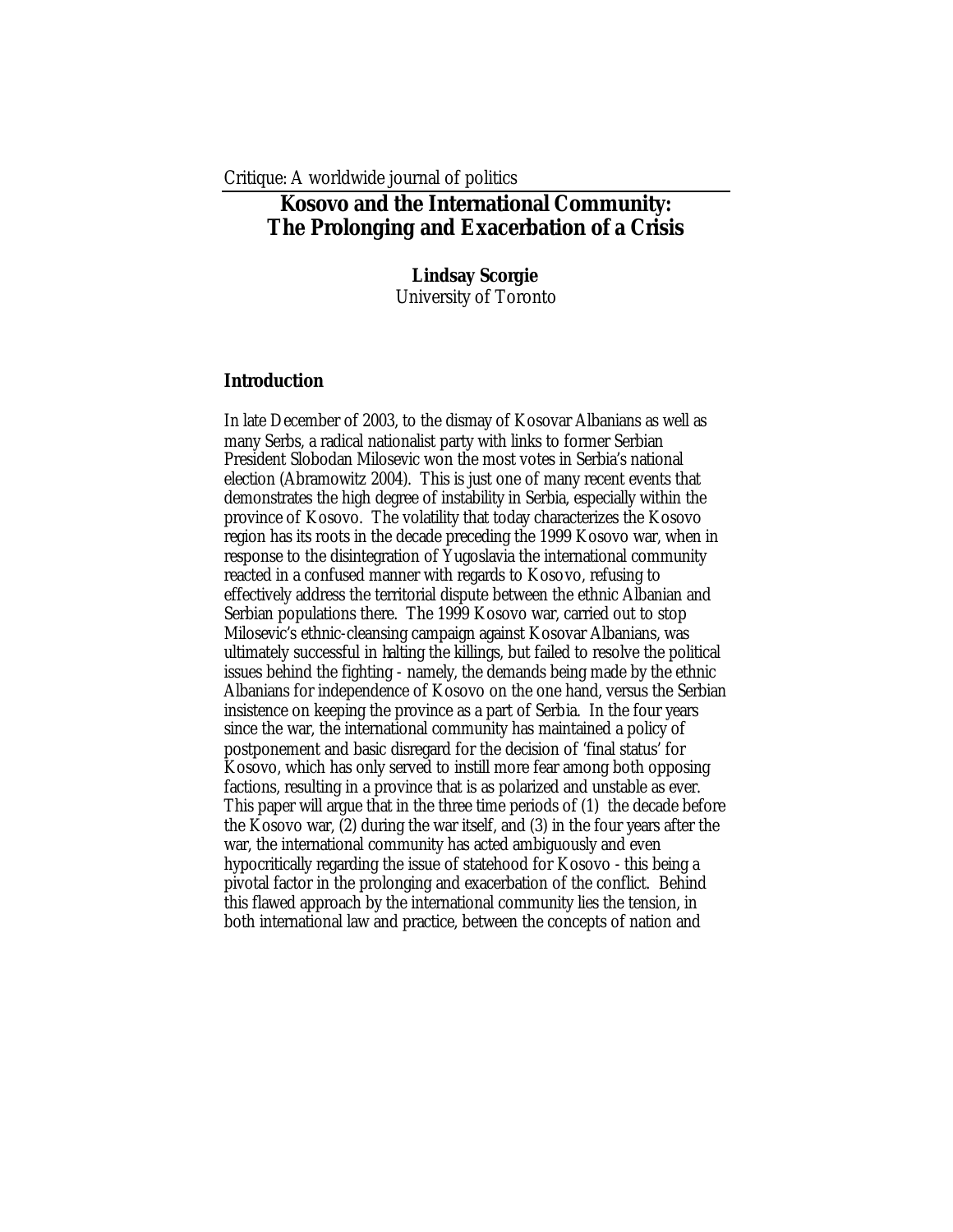state. This is a tension that, in the case of Kosovo, has resulted in the international community's ongoing indecision over what the final status of Kosovo should be, and has left the province in dire need of a solution.

#### **The Theoretical Tension Between 'Nation' and 'State'**

Before delving into the specifics of the Kosovo conflict, it is important to first discuss the concepts of nation and state and the theoretical debate that surrounds these two terms. First of all, according to *The Penguin Dictionary of International Relations*, the definition of a nation is "…a vague notion which refers to a social collectivity, the members of which share some or all of the following: a sense of common identity, a history, a language, ethnic or racial origins, religion, a common economic life, a geographical location and a political base" (Evans and Newnham 1998, 343). As for the definition of a state, it is said to possess "a permanent population, a defined territory and a government capable of maintaining effective control over its territory and of conducting international relations with other states" (Evans and Newnham 1998, 512). However, neither of these definitions is absolute. Regarding a nation, for example, none of the criteria are "…either necessary or sufficient for definition. Nations can exist without a distinct political identity (e.g. the Jewish nation during the Diaspora) and they can exist without common linguistic, cultural, religious or ethnic components (e.g. the Indian nation)" (Evans and Newnham 1998, 343). And regarding a state, it need not maintain a defined territory or a government capable of exercising control. "Israel, for example, is generally accepted as a state even though the precise demarcation of its boundaries has never been settled", and *The Penguin Dictionary of International Relations* further notes that "…a state does not cease to exist when control is in dispute or when it [the government] is 'temporarily' deprived of effective control as in wartime, civil wars, or revolutions" (Evans and Newnham 1998, 513).

Nevertheless, when there is a fusion of these entities a 'nationstate' is said to exist (Keating and McGarry eds. 2001, 1). The nation-state is classified as "…the dominant political entity of the modern world and as such can be considered to be the primary unit of international relations" (Evans and Newnham 1998, 343-344). The concept of a nation-state is a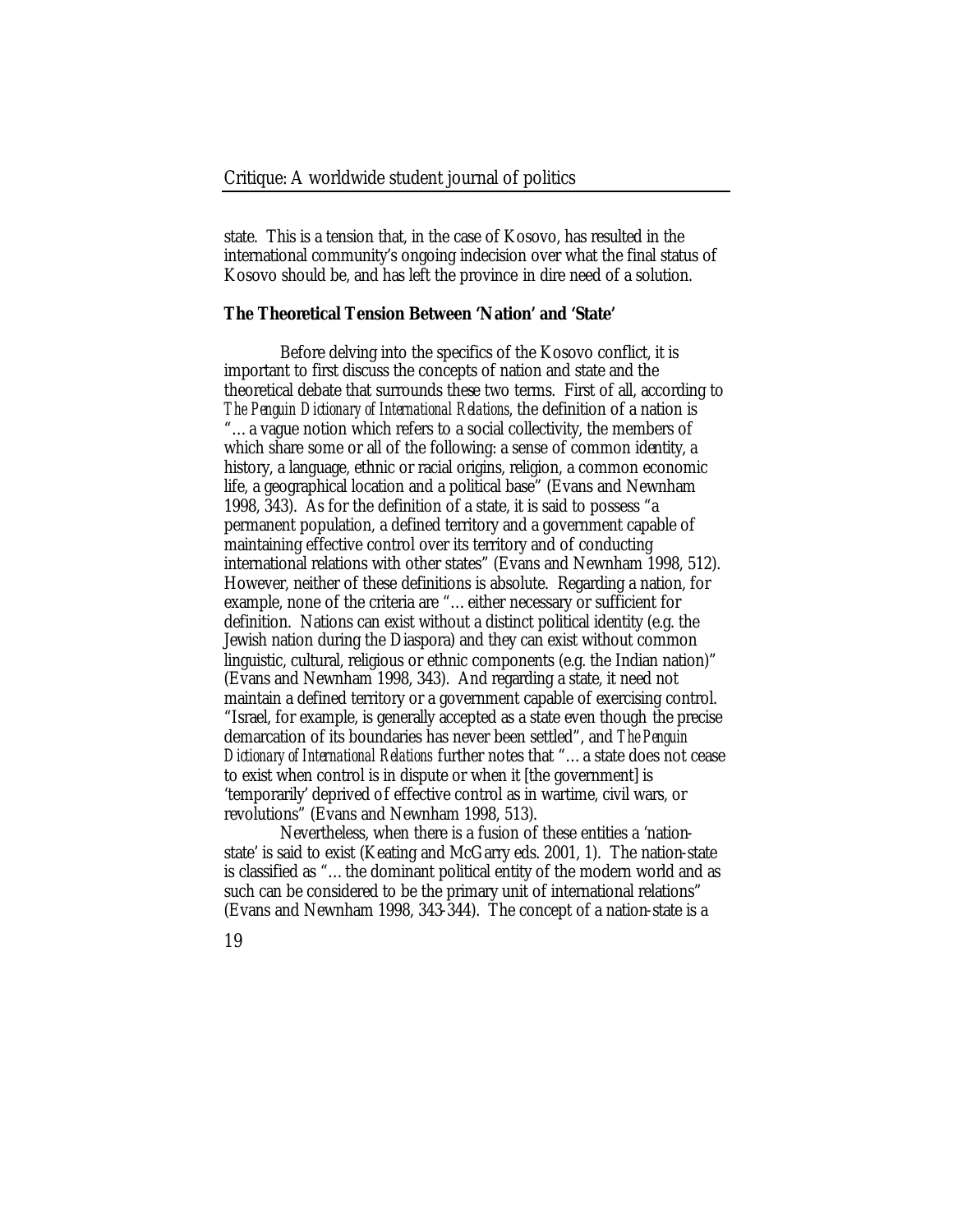fairly recent one, having its origins in the period following the collapse of the Holy Roman Empire and the subsequent "…emergence of the centralized state claiming exclusive and monopolistic authority within a defined territorial area" (Evans and Newnham 1998, 344). The Peace of Westphalia in 1648, recognized as having founded the modern state system, marked the intensification of the nation-states' development. Then, in what is known as 'the rise of nations' phenomenon - which was fuelled by antiimperialist movements, ethnic conflicts, and secessionist movements - there took place a vast expansion in the number of states, from approximately two dozen in the late 18th century, to around 200 by the year 2000 (Ambrosio 2002, 341).

Today the nation-state is considered to be not only the ideal, but also the most 'normal,' political unit (Evans and Newnham 1998, 344). However, most nation-states are actually not nearly as ethnically homogeneous as what the name implies. Rather, most of the units that the international community calls 'states' today are ethnically and culturally quite diverse. Thus in reality, as political scientists Raymond C. Taras and Rajat Ganguly note, "The international community…is primarily (but not exclusively) a community of states…" rather than pure nation-states (Taras and Ganguly 2001, 32). This is reflected in the fact that in both international law and practice there is a strong bias towards states over nations (Chesterman, Farer, and Sisk 2000). For example, for a nation to become a member of the United Nations (UN) and thus be recognized as a state, it must be a "political entity defined by spatial territorial boundaries. Those peoples or groupings who fall outside this rubric (e.g. the Kurds) appear therefore not to possess the relevant criteria" (Evans and Newnham 1998, 343). Closely related with this are the issues of sovereignty and selfdetermination. Part of the bias currently held by the international community towards states is related to the priority given to state sovereignty rather than to minority claims for self-determination and other actions that could represent the diminishing power of a state (Chesterman, Farer, and Sisk 2000).

This bias is even reflected in international law documents such as Article 8(4) of the UN's Declaration on Minorities, which consistently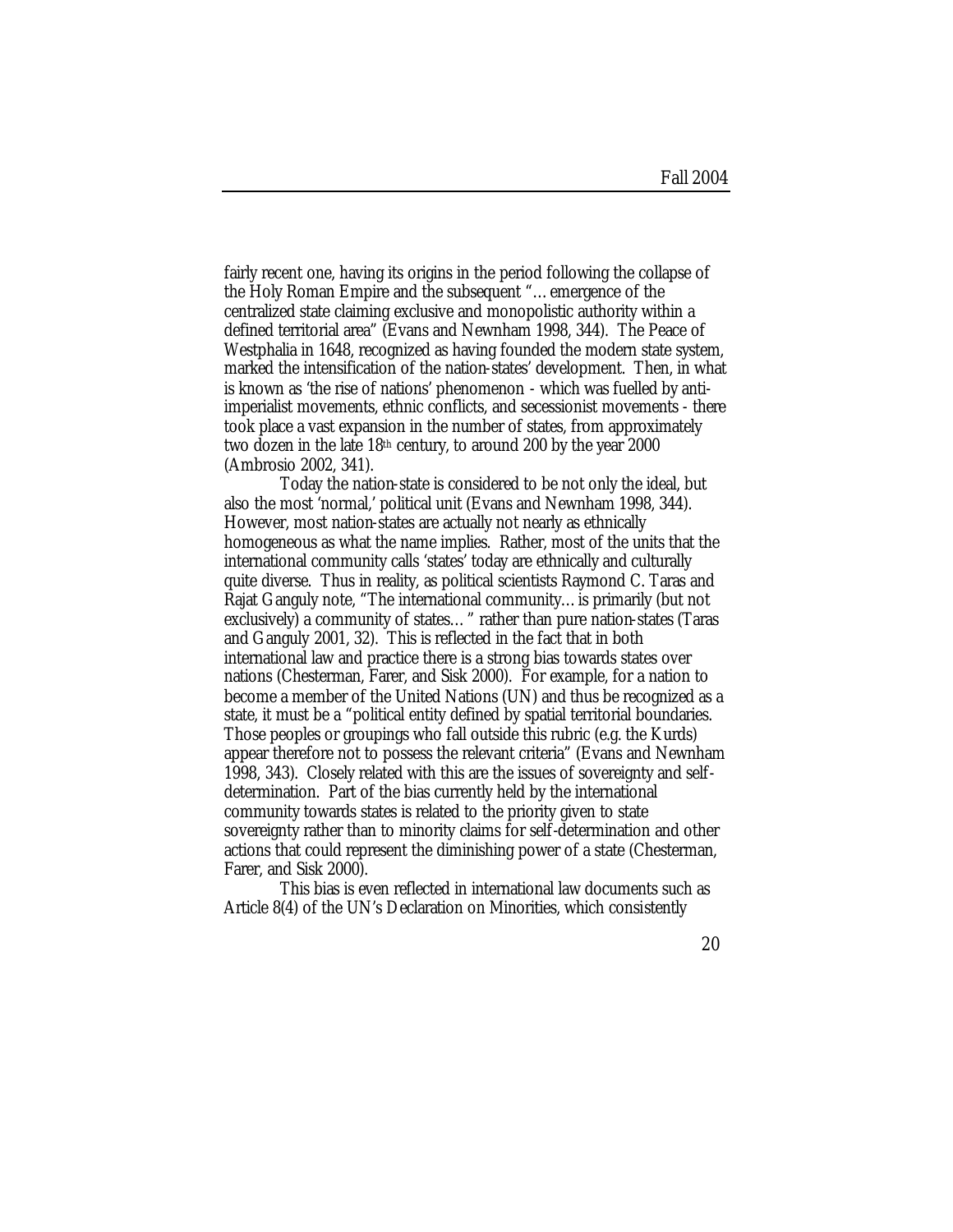repeats the following refrain: "Nothing in the present Declaration may be construed as permitting any activity contrary to the purposes and principles of the United Nations, including sovereign equality, territorial integrity and political independence of States" (Ambrosio 2002, 348). When there have been attempts made by various international bodies to enhance the rights of nations, there has been critical reaction from major states such as Russia, China, and India, who are not willing to experience any weakening of their sovereignty (Thomas ed. 2003, 4). Thus, in the current age it is somewhat difficult for nations to acquire the status of statehood, as can be seen from the numerous ongoing struggles by peoples such as the Chechens, Tamils, and of course, the Kosovar Albanians, for legal state recognition.

Yet, while this bias toward states is important to note, it is the international community's confused and ambiguous approach towards the whole issue that best describes the tension between nations and states. As the previously discussed definitions demonstrate, the terms 'nation' and 'state' are laden with ambiguity and imprecision, incapable of specifically identifying what the necessary and sufficient criteria are for either of them. This confusion is further compounded in international law. While clauses such as the above-mentioned UN Article 8(4) clearly specifies the predominance of state sovereignty, there are also documents such as that of UN Article 2(5), which not only acknowledges "…the existence of crossborder nations and the need for members of a national group to maintain contacts with their ethnic kin in other countries…" but also has "a nascent willingness to move beyond recognition of cultural and linguistic rights, and to insist that only enhanced rights of political participation for minorities can adequately protect their interests" (Ambrosio 2002, 345). What becomes obvious with this passage that explicitly calls for attention to minority groups is the hypocrisy existing in international law. Consequently, with no uniform international legal standards to work with, the international community confronts a problem when trying to decide whether or not to allow a group to be recognized as a state.

Many international relations and legal scholars have called for a reevaluation of the notions of nation and state. Specifically, they have suggested that the state-centric international system seek to increase the accommodation of nations and decrease the bias currently held against, for example, ethno-nationalists, and ethno-secessionist movements (Taras and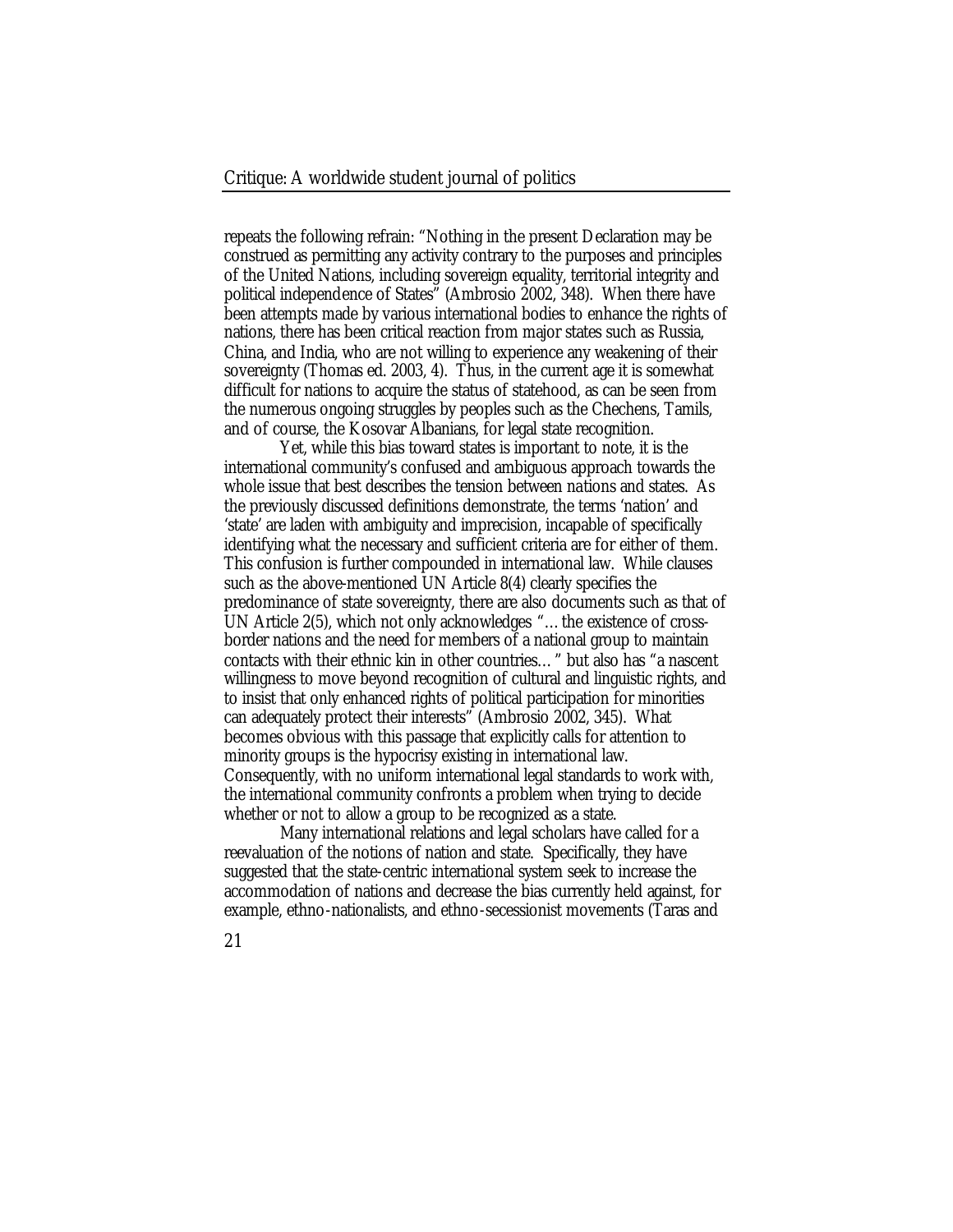Ganguly 2001, 42). Perhaps what is needed, some say, is for the model of political units to be a 'multi-ethnic state' rather than the so-called nationstate (Evans and Newnham 1998, 344). The trend of certain states in seeking ethnic homogeneity through practices such as creating myths of ethnic unity and using ethnic-cleansing - as has occurred in Kosovo for example - indeed suggests that a reconceptualization of the concepts of nation, state, and especially nation-state, is needed. And yet others are worried that such reassessment could result in a decline in stability and order in the international arena (Evans 2001, 8).

Thus, what this tension between nation and state demonstrates above all is the need for a uniform consensus on these issues in both international law and practice. Consistency among the international community's actions when it comes to dealing with issues of nationality and statehood is crucial. For, without uniformity in practice, situations like that of Kosovo needlessly become prolonged and exacerbated conflicts. Having covered the theoretical problem inherent in the notions of nation and state, this paper next turns to how that problem has affected the Kosovo conflict, beginning with the time period before the 1999 Kosovo war.

#### **Before the War**

The roots of the animosity between the ethnic Albanians and Serbians within Kosovo can be traced back many centuries, with the 1389 Battle of Kosovo serving as a marker for many as the beginning of hostilities (Buckley and Cummings eds. 2001, 13). While in reality that battle was probably fought with Albanians and Serbians together on the same side, it has been interpreted by the Serbs as an important event in their history that demonstrates the significance of the Kosovo land in historical, cultural, and religious terms for the Serbian people (Daalder and O'Hanlon 2000, 6-7). Throughout the centuries, such events have been mythologized and ultimately misconstrued by both sides, helping to foster and facilitate a climate of intolerance and hatred between them. In fact, the groups had created two entirely different and contrasting conceptions of history by the 20th century (Buckley and Cummings eds. 2001, 14). Both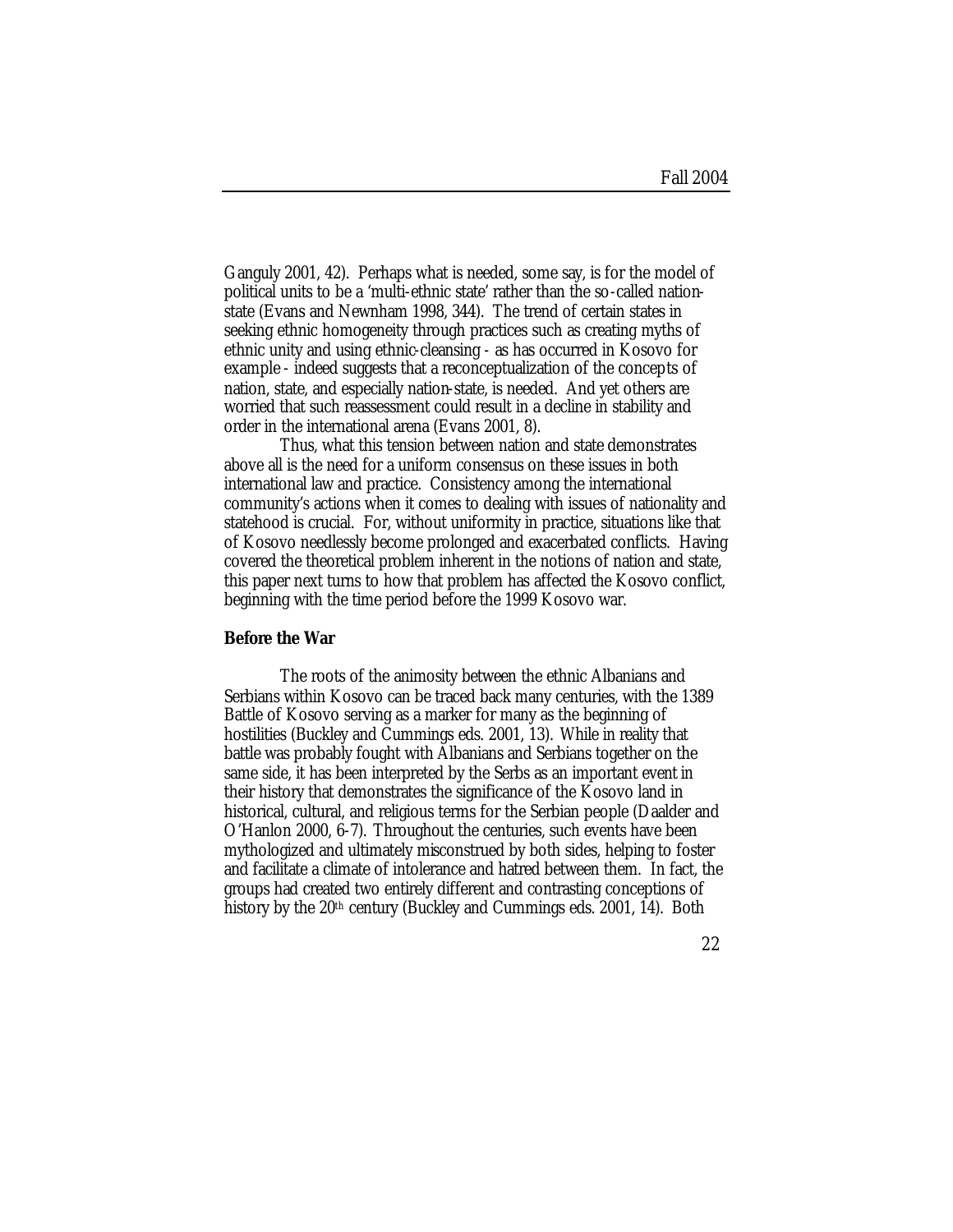claimed not only original inhabitancy of the land, but exclusive rights to it as well (Thomas ed. 2003, 65). In 1912 Serbia gained control of Kosovo after both had been ruled for the past few centuries by the Ottoman Empire - only to lose it during World War One. In the period following the war, Kosovo was arbitrarily made a province of Serbia when both were incorporated into the newly created state of Yugoslavia. Unlike in previous eras, during the Yugoslav period acts of repression between the two groups were kept to a minimum, as the Albanians and Serbians maintained very separate communal lives in Kosovo (Buckley and Cummings eds. 2001, 15).

As part of Tito's 'ethno-national devolution' attempt, Kosovo was granted a great deal of autonomy in the 1974 constitution (Buckley and Cummings eds. 2001, 16). Kosovo's status was effectively changed from provincial to republic, as it was granted all of the same rights that the six other Yugoslav republics enjoyed. It essentially was made a 'virtual republic' (Caplan 1998, 748). For example, it was granted equal representation in Yugoslav government bodies, as well as its own parliament, courts, police force, and national banks (Buckley and Cummings eds. 2001, 16). Constitutionally, however, the Kosovars were still lacking the official statehood status that the other republics had, and thus the period from 1974 to the collapse of Yugoslavia in 1989 witnessed Albanian demands for greater autonomy. These demands, as well as the fact that the Albanian birth rate in Kosovo was significantly higher than that of the Serbs (by the 1990's Kosovo consisted of 90% Albanians), led not only to increasing resentment on the part of the Serbs, but more importantly to a growing sense of nationalism among them as well (Thomas ed. 2003, 65). When Serbian leader Slobodan Milosevic came onto the political scene in the late 1980's he was able to manipulate and capitalize on this Serbian self-identity movement, eventually stripping away all of Kosovo's autonomy by 1990 (Daalder and O'Hanlon 2000, 8). In the period between the dissolving of the province's powers and the outbreak of the Kosovo war, the ethnic Albanians suffered extensive human rights abuses under the rule of Milosevic's nationalist government (Abrahams 2000).

The international community realized very early that Kosovo was essentially a 'powder keg' ready to erupt into violence at any moment during the 1990's (Schnabel and Thakur 2000, 7). In spite of that, international

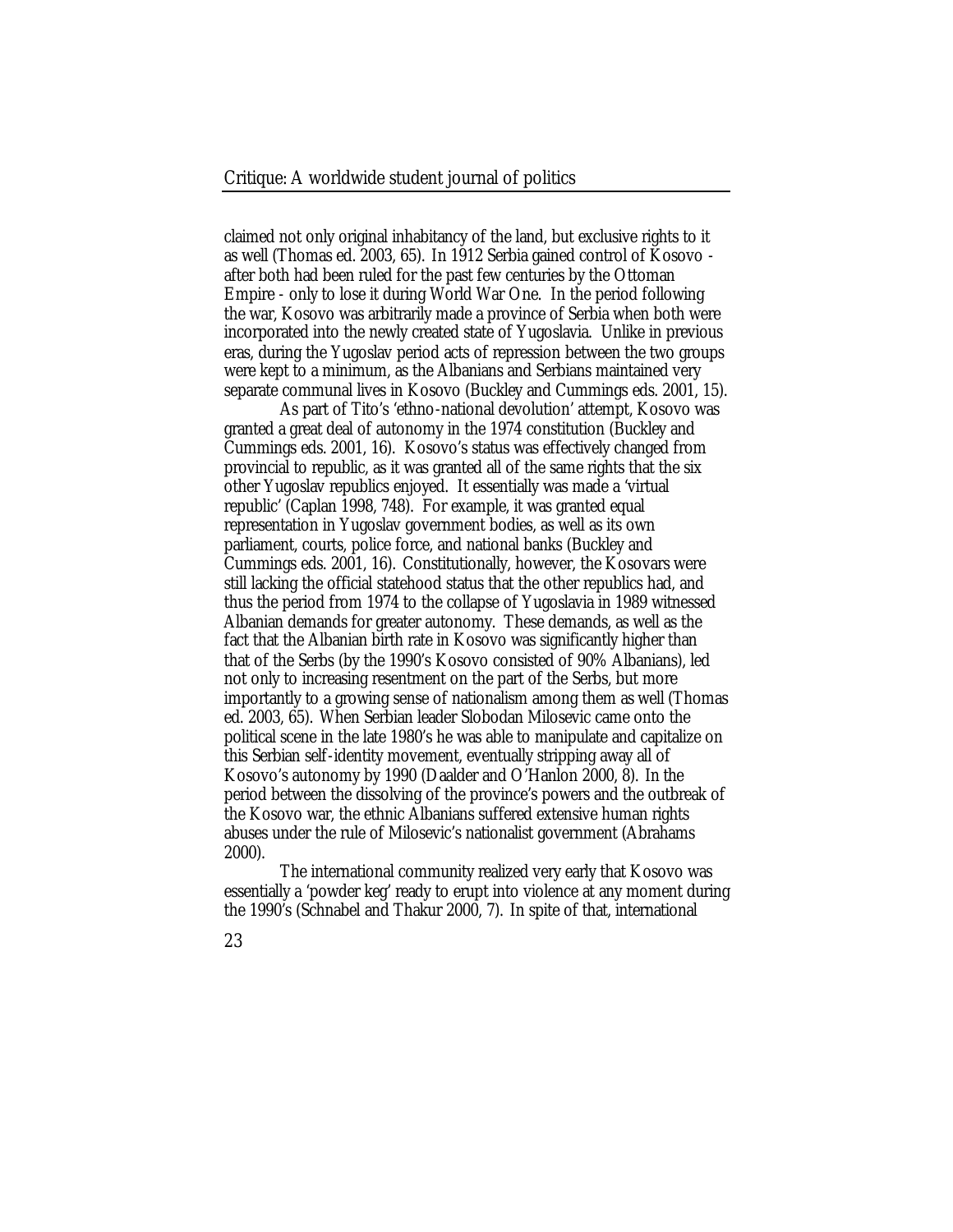bodies and governments largely ignored the situation and acted incoherently and inconsistently during the few times that attention was paid to the region. The confused international reaction to the Kosovo situation was first demonstrated when various republics within Yugoslavia began to claim their independence; Kosovo was included in this movement when it declared the Republic of Kosova in 1991. After Slovenia and Croatia had proclaimed their autonomy, the European Community (now the European Union, or EU) established the Badinter Commission, which had the task of examining the legal status of the various entities of the dissolving Yugoslav federation. In late 1991 the Commission declared that "Yugoslavia was 'in the process of dissolution' and that the republics seeking independence were therefore not rebel entities but… 'new states…created on the territory of the former SFRY [Socialist Federal Republic of Yugoslavia]'" (Caplan 1998, 747). What this consequently implied for the international community was that support could therefore be given to these new states, as they were not technically seceding - an act considered to be in opposition of the UN Charter (Caplan 1998, 747). For Kosovo, however, no support could be granted, as it had never officially been given republic status, even though in all aspects other than title it was considered to be a republic. As author Richard Caplan notes, "were it not for an arcane constitutional principle Kosovo might very well have been a republic" (Caplan 1998, 747). While the quite arbitrary distinctions between republics and provinces had been made during the communist era, the international community deemed such demarcations to be easy and hassle-free determinants of statehood. Thus, extremely multi-ethnic states such as Bosnia were granted independence, while Kosovo, a very ethnically homogenous unit, was denied state status (Taras and Ganguly 2001, 259).

What essentially developed then within the Kosovo territory was a 'parallel state' structure (Thomas ed. 2003, 65). Having lost its parliament, constitution, and basically all state functions in 1990, and then being denied independence in1991, the Kosovar Albanians built up numerous parallel state institutions that quite successfully addressed areas such as health care, education, and social assistance (Buckley and Cummings eds. 2001, 18). Kosovar Albanian leader Ibrahim Rugova and his Democratic League of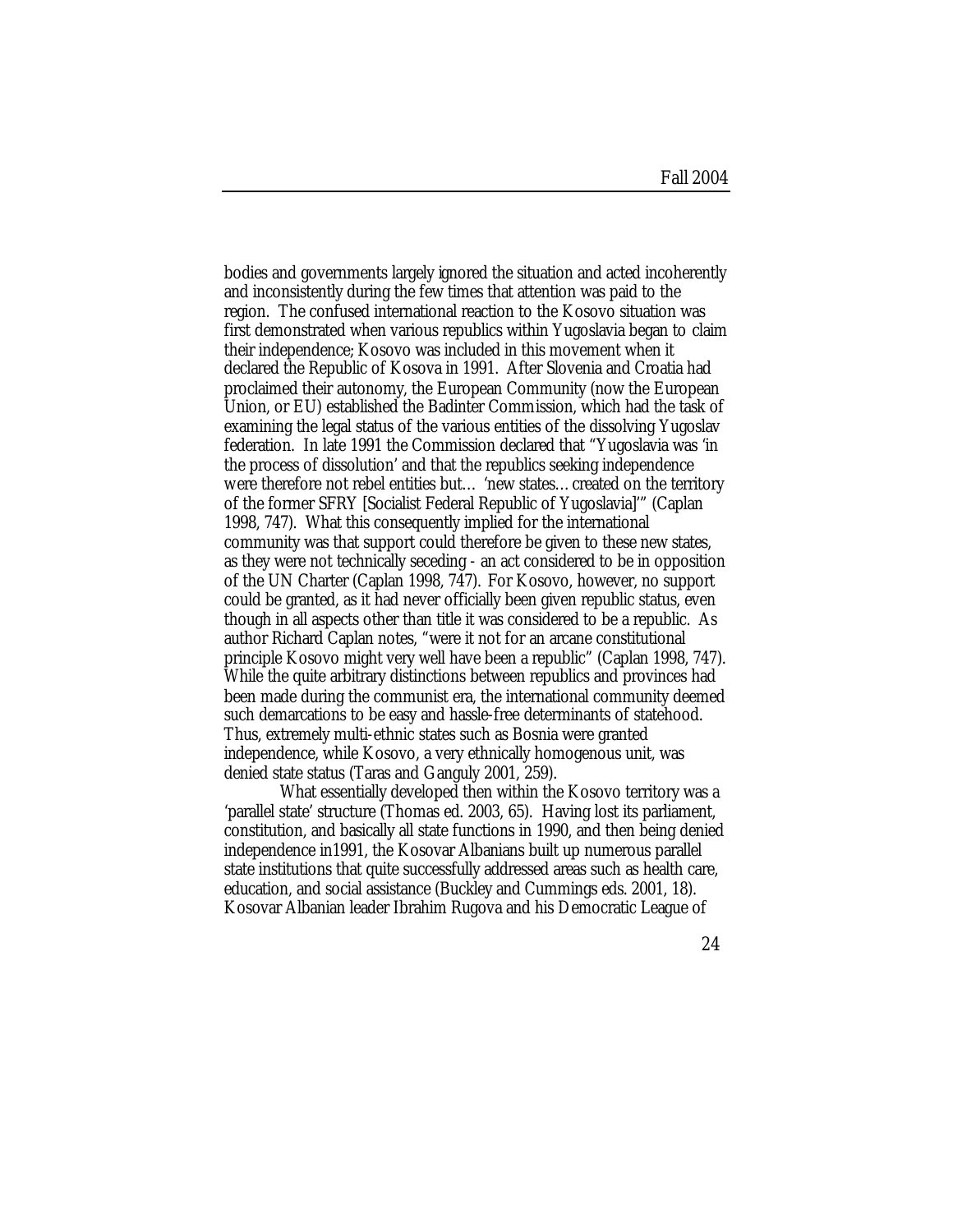Kosovo encouraged this parallel state arrangement in the hope of proving Kosovo's ability to operate as a state to the international community. Rugova furthermore preached non-violence to his subjects, determined not to give the Serbs an excuse to attempt to expel or exterminate the Albanians. Rugova was sure that this 'good behavior,' together with the results of a referendum - which had proven that an overwhelming majority of Kosovars wanted independence - would coalesce into the eventual granting of autonomy (Buckley and Cummings eds. 2001, 18). However, his efforts were of no avail, as not only was there no recognition of independence, but the international community seemed to have forgotten about the plight of Kosovo altogether. For example, despite the fact that many analysts of the Yugoslav conflict had recognized that any peace agreements made would have to comprehensively address the issue of national minorities throughout the entire former Yugoslavia, the Dayton Agreement that was signed in 1995 to end the Bosnian war dealt with no such issue (Caplan 1998, 750). In fact, Kosovo was not discussed to any significant degree in the accords. This was largely done because it was thought, especially by the American and Western European governments, that doing so would push Milosevic too far after he had just 'cooperated' in the Dayton peace process (Caplan 1998, 750). Furthermore, because there was no overt violence in the Kosovo region - mainly due to Rugova's peaceful resistance tactics - the international community felt there to be no urgent need to tackle the problems there (Thomas ed. 2003, 65).

As a result of so little constructive attention given to the repression being suffered by the ethnic Albanians in Kosovo, Rugova's non-violent tactics were abandoned. Realizing that there could be no improvement in the situation as long as Kosovo remained a low priority for American and European policy-makers, many Albanians turned to violence to not only fend off the Serbs, but more importantly, to gain the attention of the world community (Abrahams 2000). The Kosovo Liberation Army (KLA) gained prominence and was soon engaged in aggressive hostilities against Serb authorities. Needless to say, the violence level in Kosovo began to dramatically escalate. The international community did take some notice, and several measures were taken to curb Serbian criminal behavior. Yet, efforts were only half-hearted and foreign governments and bodies still refused to see Kosovo as anything but an integral component of the state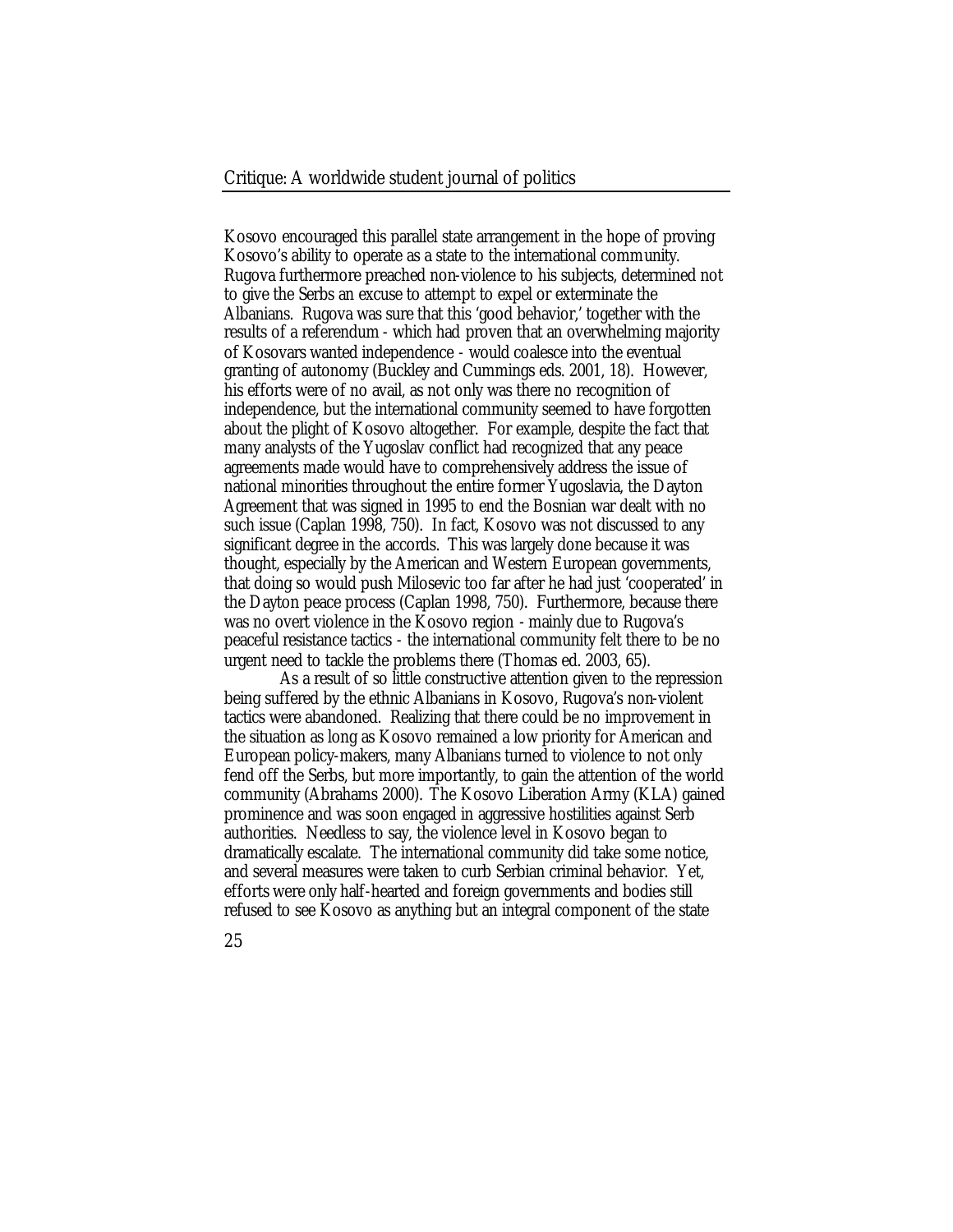of Serbia (Thomas ed. 2003, 65). As a result of this outlook, any action taken by the international community towards Kosovo was focused not on the underlying political issues such as self-determination or national rights, but rather on simply protecting human rights (Daalder and O'Hanlon 2000, 9). Consequently, it was not until a brutal March 1998 Serbian massacre of Albanians in which eighty-five people were murdered did groups such as NATO seriously consider taking overt action against the Milosevic regime in Kosovo (Daalder and O'Hanlon 2000, 11).

Thus, during the time period leading-up to the international community's 1998 consideration of directing actual force against the Serbian perpetrators, it is quite apparent that the flawed and ambiguous concepts of nation and state had a negative affect on international behavior. Since there was no precise and definitive legal norms with regards to when a nation - such as the ethnic Albanians - should be granted the right to form their own state, action taken by foreign governments and international bodies was incoherent. The Kosovar Albanians were granted different status - for arbitrary reasons - in comparison to the other national groups within the dissolving federation, and this different treatment proved to be a key factor in the continuation and escalation of hostilities (Caplan 1998, 746). For example, after watching the international community refuse to ratify borders to create an independent Kosovo, but then watching the violent parties involved in the Bosnian conflict being granted permission to change their boundaries, many ethnic Albanians drew the conclusion that, as the editor-in-chief of the Pristina daily, *Koha Ditore*, said, "international attention can only be obtained through war" (Caplan 1998, 752). Consequently, non-violent tactics were shelved in favor of the violent strategies of the militarily-oriented pro-separatist KLA, and as a result, hostilities in Kosovo worsened.

Hence, it becomes evident that if there is to be any sort of adequate response by the international community to conflicts involving statehood and national issues, a uniform consensus on the subjects of nation and state is needed in both international law and practice. The need for this is seen equally as strongly in the period surrounding the Kosovo war, to which this paper turns to next.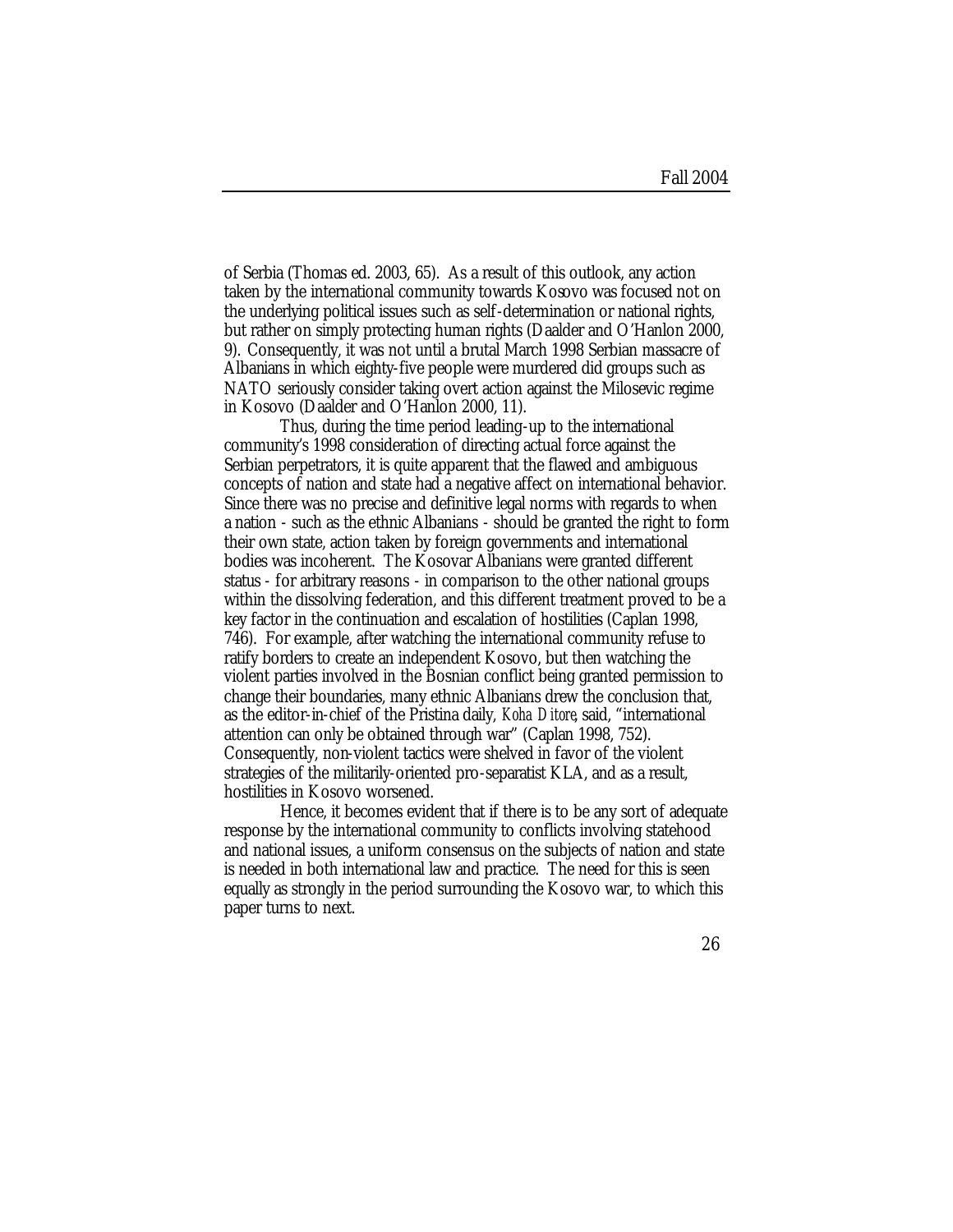#### **During the War**

As previously mentioned, the March 1998 massacre signaled to the United States (US) and Western European governments that they would have to take substantial action to halt the hostilities in the province. Even so, international efforts at first were disjointed and ineffective. The US took the initiative, sending to Belgrade 'special representative for the implementation of the Dayton Agreement,' Robert S. Gelbard (Buckley and Cummings eds. 2001, 19). In determining the situation within Kosovo, Gelbard actually arrived at a positive assessment of the Serbian regime, praising Milosevic for his peacemaking efforts in the Dayton process. Not only was a reduction in Serbian sanctions suggested, but much to the Serbs' delight, on Gelbard's visit to the Kosovo capital of Pristina he said that the KLA "is, without any question, a terrorist group", and furthermore, that the US "condemns very strongly terrorist activities in Kosovo" (Caplan 1998, 753). Essentially having given Serbian authorities a legitimate pretext to launch attacks on these 'terrorists,' Milosevic thus began a Serbian offensive a week after Gelbard's visit. Secretary-General of the ruling Serbian Socialist Party, Gorica Gajevic, explained the ensuing burning and looting of Albanian villages, the executions, and the general brutality when he said, "Serbia will fight terrorism the same way the rest of the world does" (Caplan 1998, 754).

The hostilities in turn stimulated more support for the KLA, and thousands of ethnic Albanians joined the fight. Attitudes like that of Adem Demaci, leader of one of Kosovo's strongest political parties, became common: "I will not condemn the tactics of the [KLA] because the path of nonviolence has gotten us nowhere…The [KLA] is fighting for our freedom" (Caplan 1998, 752). By June 1998, with a full-fledged insurrectionary war taking place, not only had over 350 people been killed in the fighting but approximately 60,000 Kosovars had become refugees, many having fled into Albania (Buckley and Cummings eds. 2001, 19). The potential destabilization of the broader region that refugees could cause, together with dramatic media coverage of the atrocities, helped to stimulate a somewhat more effective, though still not totally adequate, response from the international community (Pavkovic 2000, 191).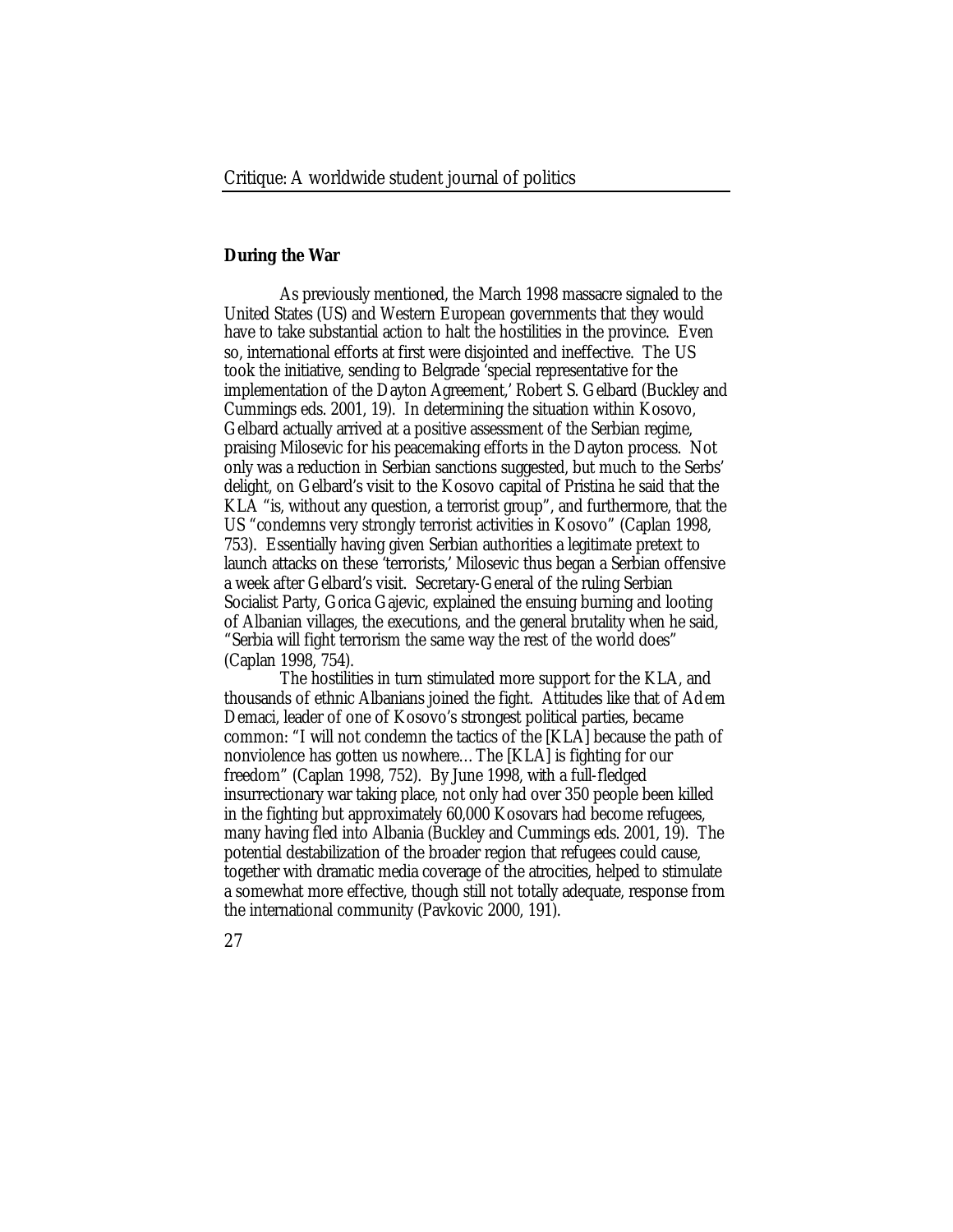The International Contact Group for the Former Yugoslavia which included the US, Britain, France, Germany, Italy, and Russia, finally condemned the Serbians' "use of excessive force by [their] police against civilians" (Buckley and Cummings eds. 2001, 20). The UN Security Council shortly thereafter passed Resolution 1160 which placed an arms embargo on the region. After that there were an additional series of diplomatic measures, culminating with UN Security Council Resolution 1199 in September 1998, which called for "immediate action" to halt the fighting in Kosovo which had by that time produced 200,000 refugees (Schnabel and Thakur 2000, 12-13). Almost immediately following the resolution, NATO began to plan for military action, and negotiations were attempted between Milosevic and American Ambassador to the UN, Richard Holbrooke. The October 1998 agreement that Holbrooke eventually managed to secure with Milosevic was faulty on many levels. First of all, it simply demanded that Serbs revert to the police and military levels that had existed prior to February 1998 (Buckley and Cummings eds. 2001, 21). This was not only an extremely generous condition for the Serbian authorities but, more importantly, it failed to address the root cause of the Kosovo crisis, which of course was the political status of Kosovo. Furthermore, the agreement was signed without the support of the KLA, making it a one-sided peace settlement (Buckley and Cummings eds. 2001, 21). Predictably, the socalled peace did not last long and by February 1999 new peace talks, cochaired by British and French Foreign Ministers, were being held in Rambouillet, France. On March 20, after the talks had been suspended because of a walkout by the Serb delegation, a major Serb offensive was launched in Kosovo, which finally prompted NATO to begin its bombing campaign on March 24.

The main objectives of the air strikes were to force Milosevic 'back to the negotiating table' and thereby halt a humanitarian catastrophe (Schnabel and Thakur 2000, 13). NATO's expectation that this would simply take a few days was reflected in its willingness to only take limited actions and its decision to, for example, rule out the use of ground force (Evans 2001, 6). However, Milosevic immediately began a brutal policy of ethnic-cleansing that by the end of the seventy-eight day war had resulted in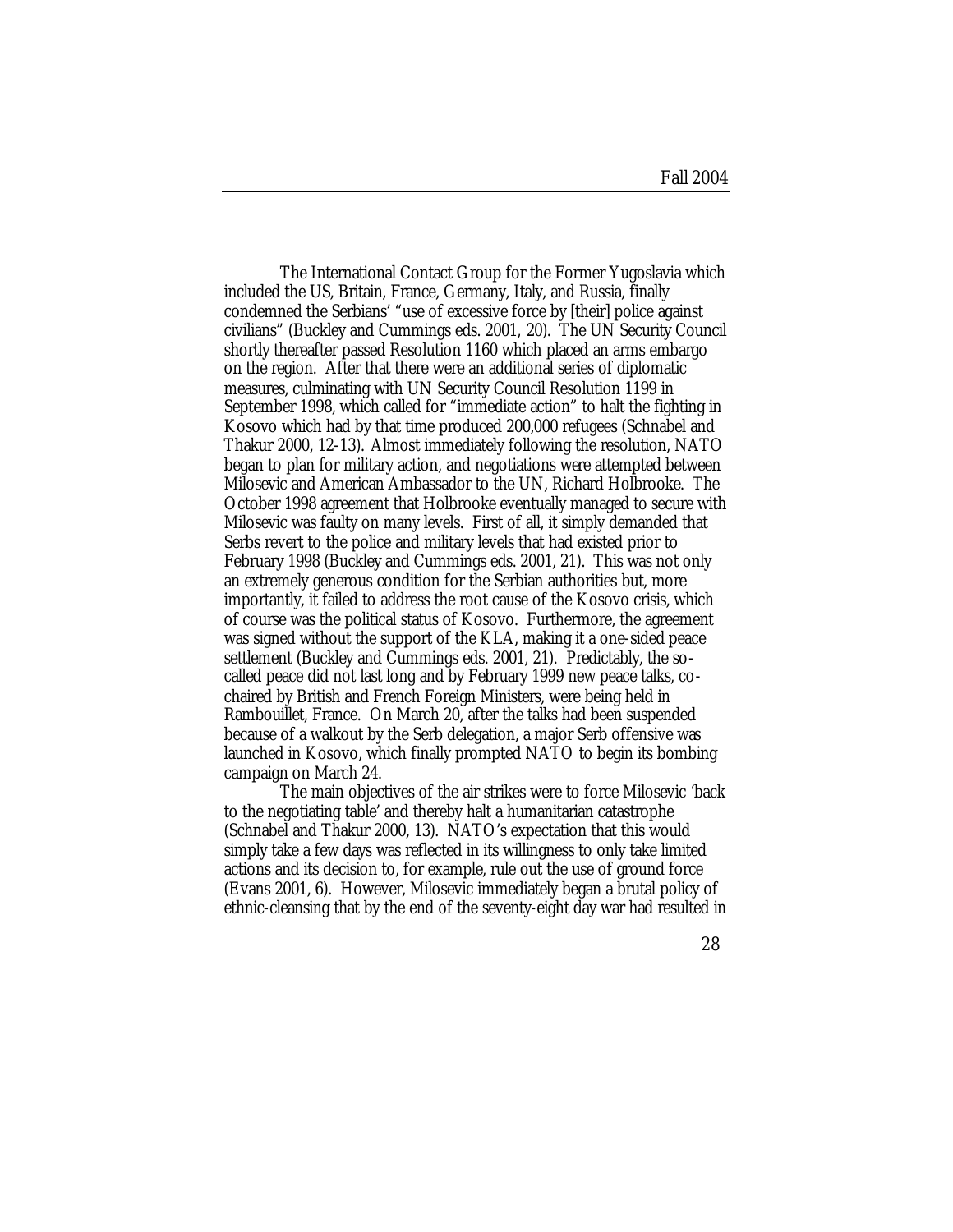850,000 ethnic Albanian refugees, between 300,000-400,000 internally displaced people within Kosovo, and approximately 10,000 killed (Abrahams 2000). Although it took much more time and effort than NATO had anticipated, by June 1999, NATO had managed to convince Serb commanders to withdraw military forces from Kosovo. Peace was formally instigated on June 10 by UN Security Council Resolution 1244. NATO itself considered the war to have been a great achievement: a successful air campaign that achieved the original objectives, and low losses of life in terms of both civilian casualties and NATO personnel (Daalder and O'Hanlon 2000, 4-5).

While cessation of hostilities and limited casualties are definitely commendable achievements, the Kosovo war was nevertheless deeply flawed in many respects. The most obvious failure was NATO's inability to avert Milosevic's ethnic cleansing campaign, mainly the result of NATO doing too little, too late. Furthermore, there were some governments who were very wary of not only the fact that NATO went ahead with its mission despite no UN backing, but also that such activity could set dangerous precedents. One Indian newspaper captured this sentiment when it printed, "NATO aggression on Yugoslavia: Today Kosovo, Tomorrow Kashmir?" (Ambrosio 2002, 349) However, the most major failure, and the one to cause the most serious repercussions, was the lack of attention paid to finding a political solution for the territory. Professors A.J.R. Groom and Paul Taylor describe this mistake by saying, "it is dangerous to base action on axiomatic principles without reflection. Insisting on no partition, no independence, enforced multi-ethnicity, and no questioning of borders imposed constraints on the possibilities of compromise" (Schnabel and Thakur 2000, 38). Although NATO had planned to address governing arrangements following the war - and its inadequate attempts to do so will be discussed later in this paper - no serious consideration during this time period was given to what the territorial status of Kosovo should be.

This can be seen in the contradictory statements made by the American government, for example. In the week before the commencement of the NATO air strikes, then-US President Bill Clinton stated, "With our NATO allies and with Russia, we proposed a peace agreement to stop the killing and give the people of Kosovo the selfdetermination and government they need and to which they are entitled

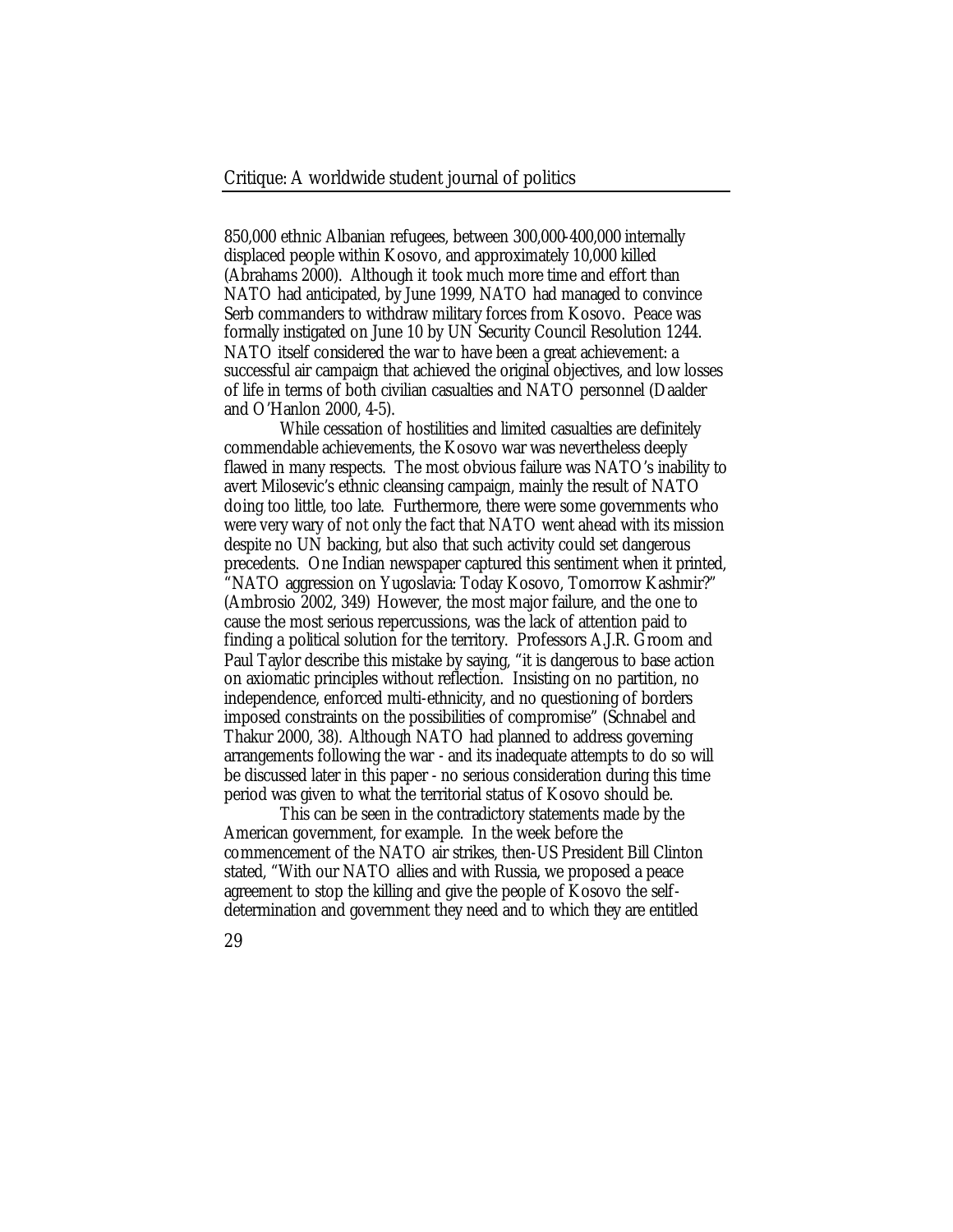under the constitution of their government" (Ambrosio 2002, 344-345). This statement would seem to suggest American support for the selfdetermination of the ethnic Albanian people, and therefore their right to statehood. However, in numerous other addresses, the issues of selfdetermination and state status were altogether left out. For example, in Clinton's speech to his country regarding the initiation of NATO bombing he said,

"Our strikes have three objectives. First, to demonstrate the seriousness of NATO's opposition to aggression and its support for peace. Second, to deter President Milosevic from continuing and escalating his attacks on helpless civilians by imposing a price for those attacks. And third, if necessary, to damage Serbia's capacity to wage war against Kosovo in the future by seriously diminishing its military capabilities" (Ambrosio 2002, 347).

In one address to the Serbian people, in fact, Clinton declared, "the NATO allies support the desire of the Serbian people to maintain Kosovo as part of your country" (Ambrosio 2002, 347). And both during the war and immediately afterwards, Secretary of State Madeline Albright as well as State Department spokesman James Rubin claimed on behalf of the US that "we have always said we do not support independence for Kosovo, and we do not support independence for Kosovo now" (Ambrosio 2002, 347).

Such contradictory statements were echoed in UN Security Council resolutions, which had the tendency to stress 'self-administration' and 'selfgovernment' for the Kosovar people, but not 'self-determination' (Ambrosio 2002, 347). Thus, in combination with the actions taken by the international community in the decade before the Kosovo war - in particular the arbitrary recognition of some former Yugoslav states but not others - together with the contradictory messages to the Kosovar people during the war regarding what their political status would be, an impression of an incapable and arbitrary international system was allowed to develop. And indeed, the international system in this respect is arbitrary. Without a clear formula of how to address crises involving self-determination,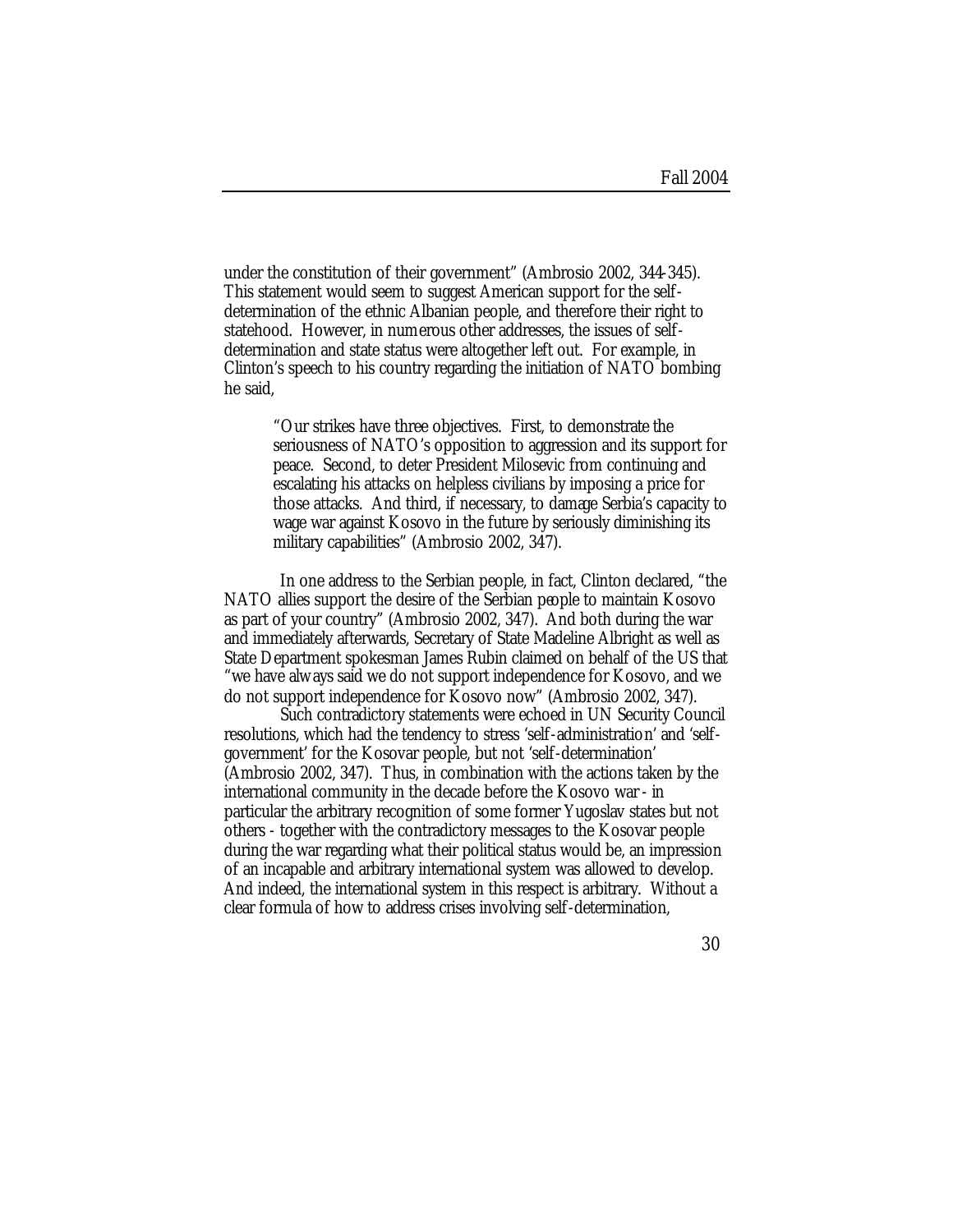nationality, and statehood, any action taken by the international community will both appear and will be illogical and hypocritical. And the consequence of this confused system, for conflicts like Kosovo, is that no quick and adequate resolution will take place. This is demonstrated nowhere more obviously than in the time period immediately after the war and to the present day in Kosovo - a topic which this paper will now discuss.

#### **Following the War**

UN Security Council Resolution 1244 that was passed at the end of the Kosovo war not only formally marked the end of the fighting, but also established stipulations for the province to be run as a joint UN and NATO Yugoslav protectorate, as opposed to being strictly under Belgrade's control. A UN Interim Administration Mission in Kosovo (UNMIK) was arranged to 'constitute the transitional administration for the region' (Taras and Ganguly 2001, 253). UNMIK's principle areas of focus include police and justice, civil administration, democratization and institution building, and reconstruction and economic development (Abrahams 2000). Several other bodies, such as the EU and the Organization for Security and Cooperation in Europe play fundamental roles in the operation of those tasks as well. The resolution also established a Kosovo Peacekeeping Force (KFOR) consisting of soldiers from various NATO countries. KFOR's nearly 40,000 troops are centered in five main areas of the province with the responsibility of 'keeping the peace' (Abrahams 2000). While Resolution 1244 was important in that it provided for both a provisional method of governing Kosovo as well as a temporary means to ensure peace, it neglected to address the future final status of Kosovo (Buckley and Cummings eds. 2001, 26-27). This has made UNMIK's governing of the province difficult, as well as KFOR's task of guaranteeing security and stability. Ultimately, this has proven to be the factor most responsible for the continuing unrest within the province.

UNMIK and KFOR did share some immediate success in providing for the safe return of nearly all of the 1.3 million ethnic Albanian refugees who had been displaced during Milosevic's rule (Daalder and O'Hanlon 2000, 4). However, neither of them proved capable of preventing the expulsion from Kosovo of over 250,000 non-Albanians -

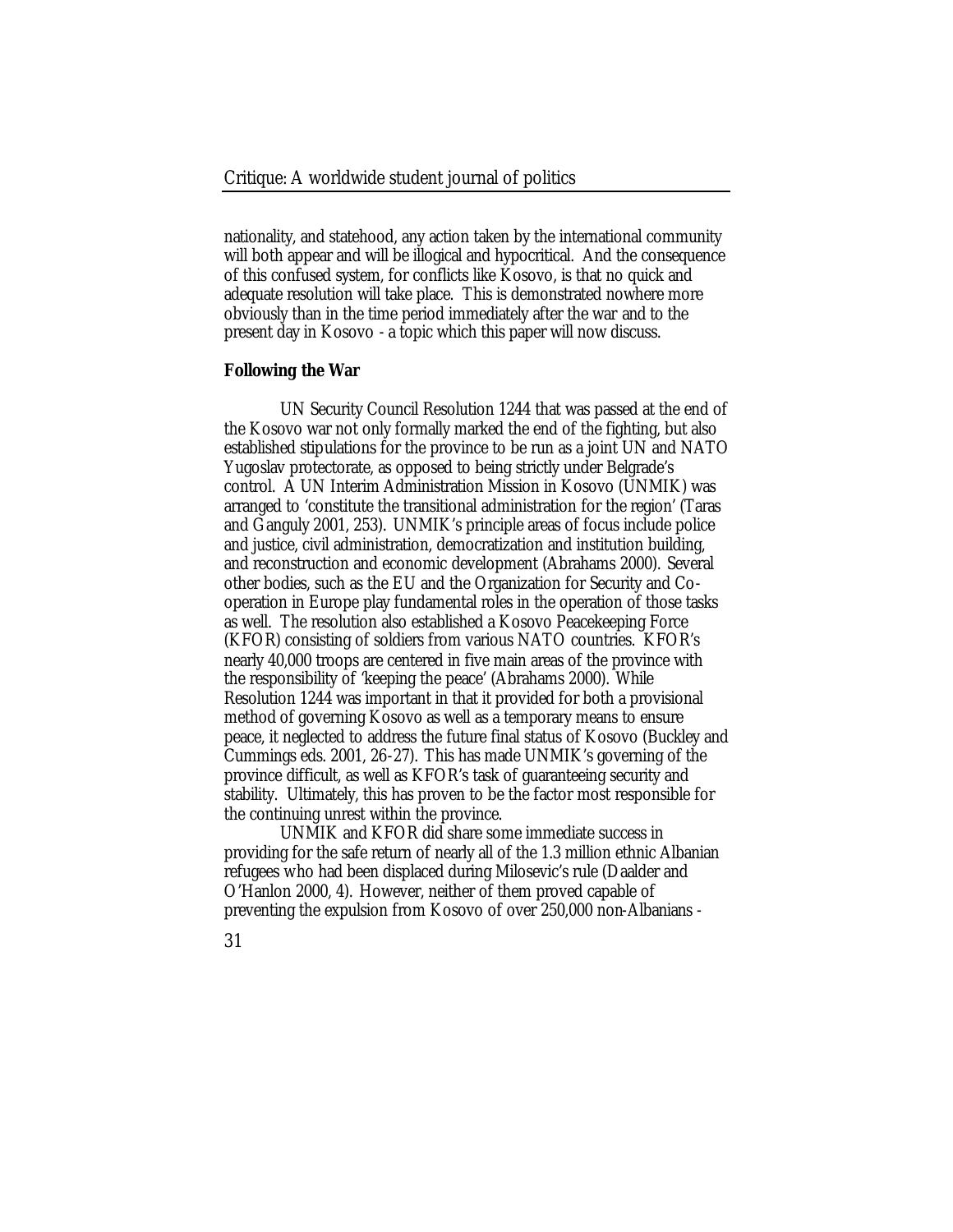mostly Serbs and Roma - by KLA revenge attacks (Schnabel and Thakur 2000, 13). Since 1999 the track record of both UNMIK and KFOR has been mixed at best. On the positive side, the level of violence within Kosovo has decreased tenfold since 1999, the province operates its own police force and judiciary, and Milosevic is currently on trial for war crimes in the Hague (Daalder and O'Hanlon 2000, 16). However, the pressing reality is that today the lack of a consensus on a final status and the consequent unresolved animosity and tension between the ethnic Albanians and Serbians within Kosovo has turned the political situation into a zerosum game: the majority Albanians will now accept no less than independence, and the minority Serbians remain steadfast in their demand to be a part of Serbia (International Crisis Group 2003). With little sign that the international community will be addressing Kosovo's permanent political status anytime soon, the ethnic Albanians and Serbs grow more suspicious and distrustful of each other by the day, and ultimately increasingly fearful of the future (Price 2003, 2).

The lack of clarity regarding Kosovo's status has hurt its development in other ways as well. The Stabilization and Association Process (SAP), the principal instrument in preparing Balkan states for incorporation into the EU, has been instrumental in guiding the states around Kosovo towards integration into the European community (United States Institute of Peace 2002, 2). However, SAP requires its subjects to be sovereign states, and thus Kosovo is unable to participate, making it very likely that it will soon be 'left behind' politically and economically (United States Institute of Peace 2002, 2). Kosovo's economic situation is further hindered by the fact that few foreign investors wish to become involved in the region. The unclear status of Kosovo and its unpromising future severely discourages any kind of foreign economic involvement or investment in the province. This has resulted in poor economic conditions characterized by statistics such as a 60% unemployment rate (Price 2003, 2). With regards to Kosovo's political condition, its governmental development is being compromised by UNMIK procedures. 'Standards before status' is the policy at the heart of UNMIK operations (Abramowitz 2003). That essentially equates to Kosovo having to meet certain 'benchmarks' before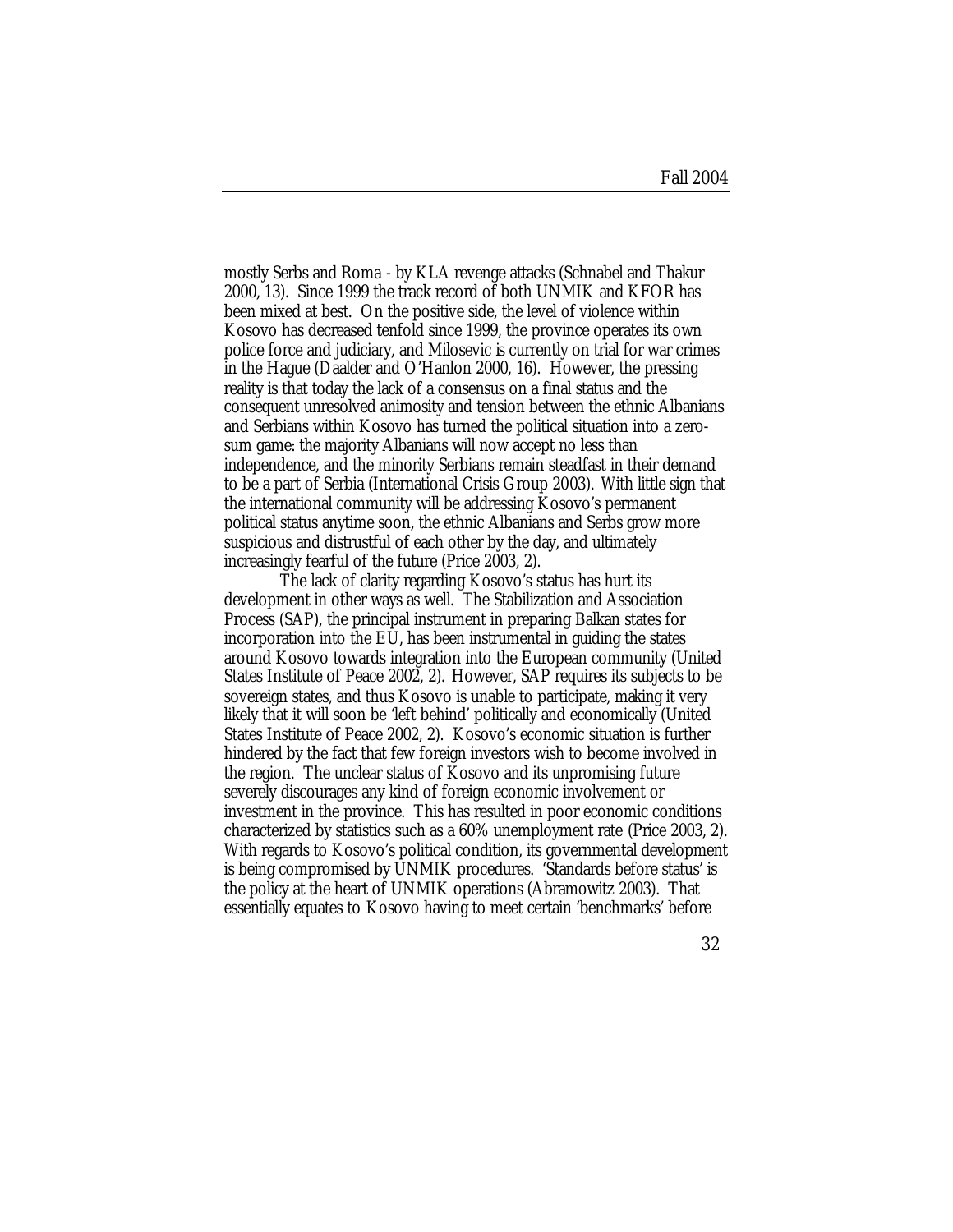being able to govern itself (United States Institute of Peace 2002, 3). However, these benchmarks are conditions few other Balkan states have even come close to achieving, and thus the expectation that Kosovo, with its already extremely limited powers, should meet these goals before being granted the institutions of self-governance is highly unfair. Moreover, no adequate plans or programs have been developed to help Kosovars reach the benchmarks, nor have assessments been completed regarding any progress made (Abramowitz 2003). Kosovars are as a result very frustrated, especially with the fact that UNMIK still has principal control over political arenas like the constitution, the calling of elections, and foreign affairs (United States Institute of Peace 2002, 3).

UMMIK has responded by stressing that sovereignty and statehood are merely symbolic issues (International Crisis Group 2003). Yet it is clear in the case of Kosovo that political matters are far from simply symbolic and are instead considered pivotal issues by Kosovo's people (International Crisis Group 2003). As previously (though briefly) mentioned, while the level of overt violence within Kosovo has decreased, societal conditions remain very poor. The situation of the Serbs within Kosovo, for example, is coming to mirror that of the ethnic Albanians during the 1990's. The Serbs - and frequently the Roma as well - are restricted from freely using their languages, are deprived of access to many Kosovar institutions, and attacks towards them by Albanians are quite common (Matic 2004). These conditions have two negative effects: firstly, they encourage the Serbs and Roma to settle in isolated enclaves away from the ethnic Albanians, thus creating a very polarized state, and secondly, the Serbs' and Roma's perceptions that UNMIK and KFOR are poorly providing for their safety in the face of such atrocities drives them to support radical nationalist Serbian parties (Matic 2004). As Simbad, a Roma, explained, "We are locked up in this village and I'm sure the Radicals are the only ones who can help us regain all the freedoms we lost after 1999" (Matic 2004). Attitudes like that help to explain why the Serbian Radical Party, led by Vojislav Seselj who is currently on trial in the Hague, won the most seats in Serbia's December 2003 national election (Cvijanovic 2004). The support of Kosovar Serbs and Roma for such radical politics is unlikely to wane as long as final status is put off and the fear among the groups is allowed to fester.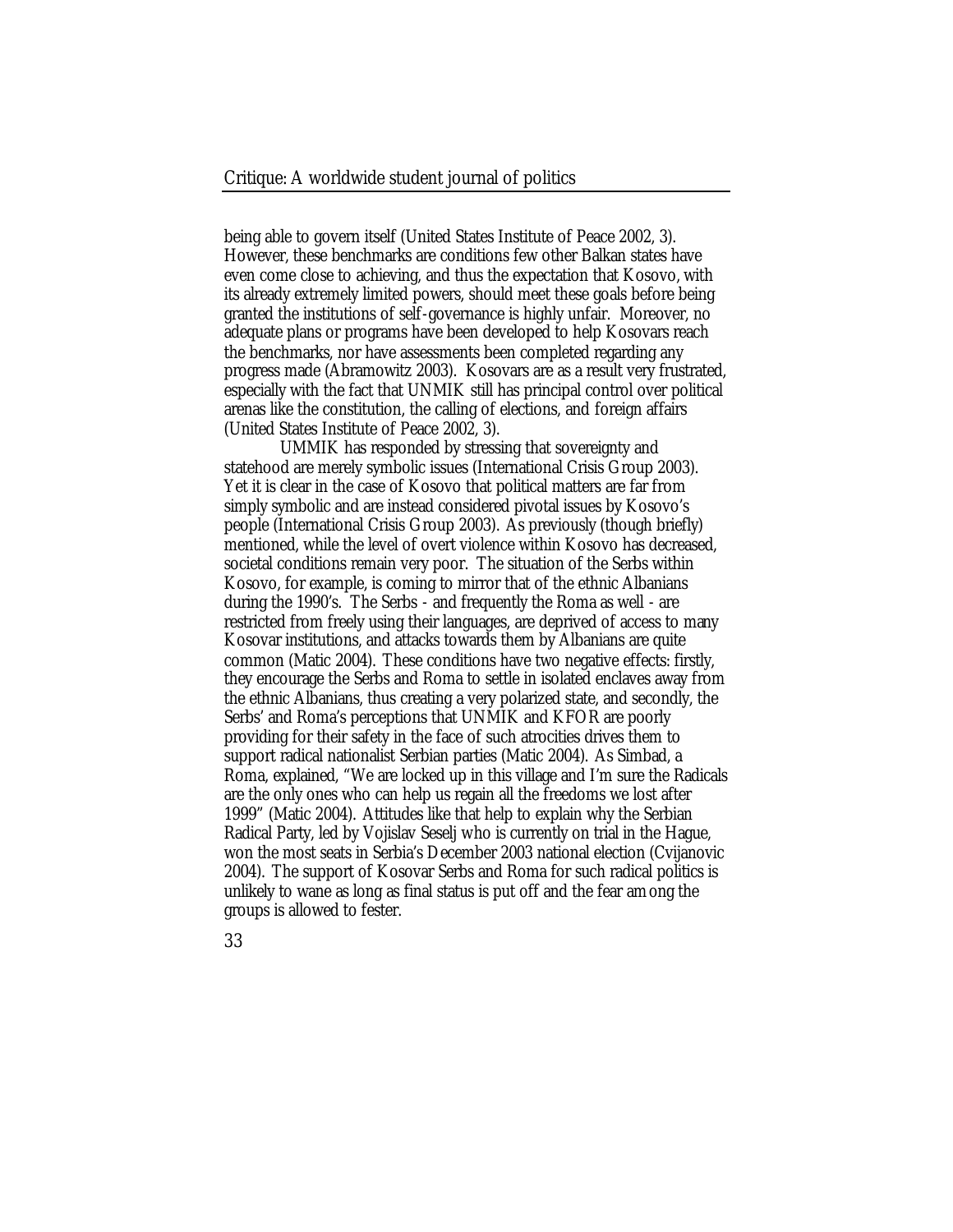Balkan experts and academics have discussed and advocated various solutions to Kosovo's continuing problems. To begin with, it is virtually unanimously agreed upon that the West must not delay the decision over Kosovo's final status any longer (International Crisis Group 2002a). Not only has this interim protectorate condition proven itself unworkable, but the lack of long-term planning for the province is discouraging development in economic, political, and societal terms. What this equates to is the need for dedicated and constructive assistance from the international community (Price 2003, 3). UNMIK must, for example, either disregard the benchmark program or make the goals more realistic and explicitly demonstrate their linkage with obtaining self-government. UNMIK must also be willing to hand-over more powers to the Kosovo people in order to prepare them for some kind of self-government (Abramowitz 2003). Furthermore, unless willing to become actively involved, the international community must stop their insistence that Kosovo and the Serbian government hold negotiations (Abramowitz 2003). Kosovo has no real powers of its own at the moment, whereas Serbia is a full-fledged state. It is important that the two parties have dialogue, and indeed there are many issues that need to be discussed, but unless negotiations are conducted on fair terms they simply serve as fodder for extremist attitudes.

Moreover, the international community must think in more proactive rather than reactive terms. This means, for example, strengthening KFOR to be able to prevent conflict from erupting on the Albanian and Macedonian borders, as the upsurge in extremism among both the Kosovar Albanians and Serbians has increased the likelihood that the broader region will become destabilized (Greenberg 2001, 3). And while KFOR and UNMIK were too slow in reacting to the expulsion of Serbs from the province after the war, they can now act proactively by providing a safe environment for their return. A major boost in ethnic relations could occur not only if more of the Serbs were allowed to come back to their homes, but if they were able to do so in an atmosphere of security and hospitality (International Crisis Group 2002c).

These are just some of many measures needed to be taken by the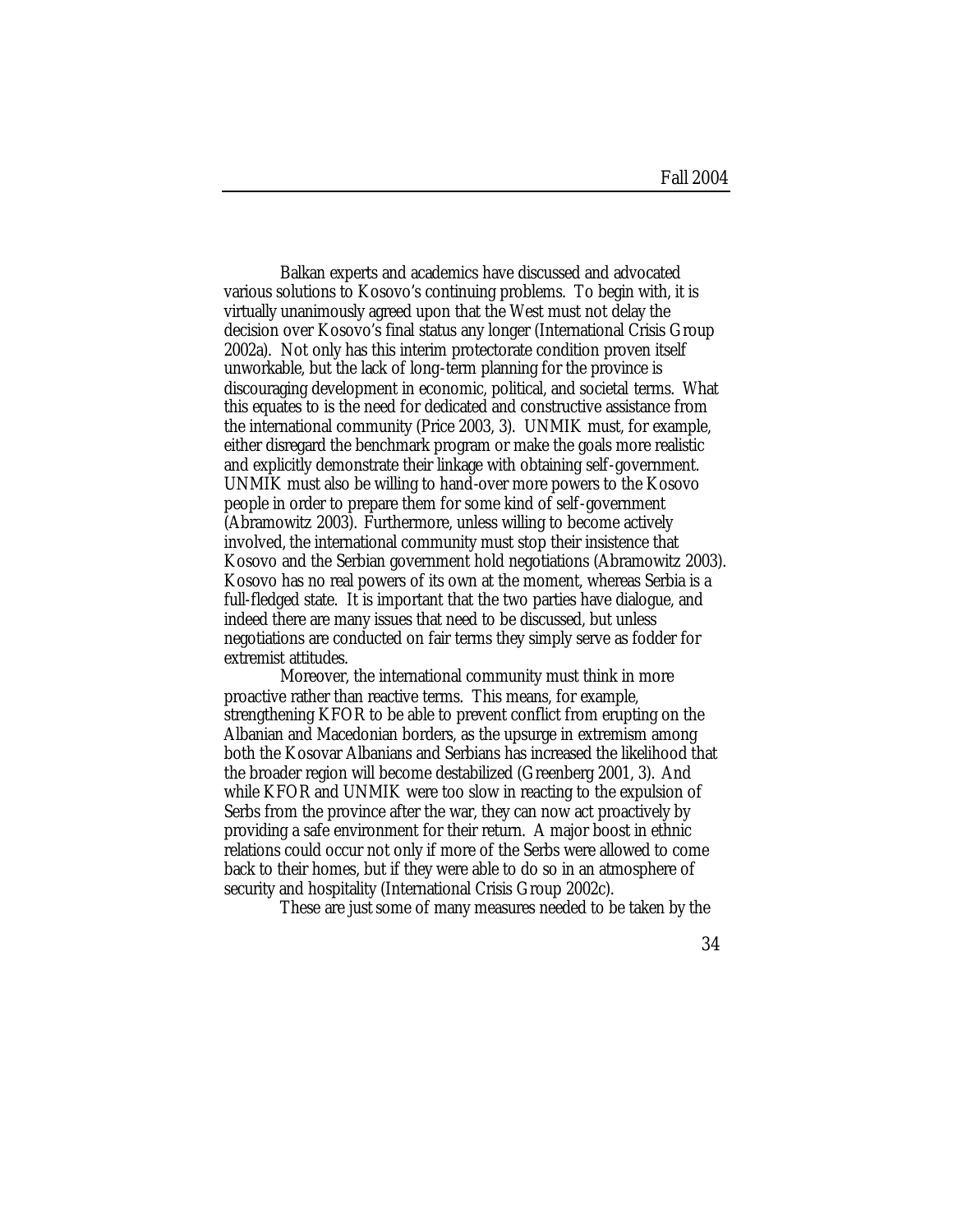international community if Kosovo is to see any progress. What these measures all stem from, however, is the need to address the final status issue. In one means or another, all problematic matters in Kosovo are related to the lack of clarity regarding the province's future. Even the return of Serbian refugees, for example, has been politicized to such an extent because of Kosovo's unresolved status that it makes it highly unlikely that the more than 190,000 remaining displaced people will return home anytime soon (Avidiu and Vujisic 2003, 3). While there is at the moment no clear consensus on what exactly Kosovo's political status should become whether it should be partitioned, be granted autonomy with Serbia, be given full independence, and so on - there is an acknowledgment among most scholars that at least some autonomy is vital for Kosovo, in addition to a democratic and ethnically representative government (International Crisis Group 2002b). The International Crisis Group, in its recent report on Kosovo, suggested that the province be granted 'Conditional Independence' which they described as "…a way out of the impasse" (International Crisis Group 2002a). Conditional independence "…would allow the international community to retain essential influence over local Albanian leaders. Having secured independence from Belgrade, but remaining on probation, the Kosovo Albanians would have a strong incentive to ensure that Kosovo would cease to be a factor of regional instability" (International Crisis Group 2002a). Because this option both grants autonomy to the ethnic Albanians, but at the same time makes that autonomy conditional upon 'good behavior' - especially in the field of ensuring fair treatment to the Serbs - this is perhaps the most viable alternative suggested to date.

Even more important than the political design of Kosovo, however, is that it simply be decided upon soon. The stakes are clearly too high for the decision to be held off any longer; the conflict has already been too prolonged and exacerbated. There are a range of factors holding the international community back from addressing final status: fear of opening 'Pandora's Box' to a multitude of future secessionist movements, for example, and a simple decline in interest in the region since the end of the war (United States Institute of Peace 2002). Yet the primary reason comes from the international community's confusion over the concepts of nation and state, as well as the related issues of self-determination and sovereignty.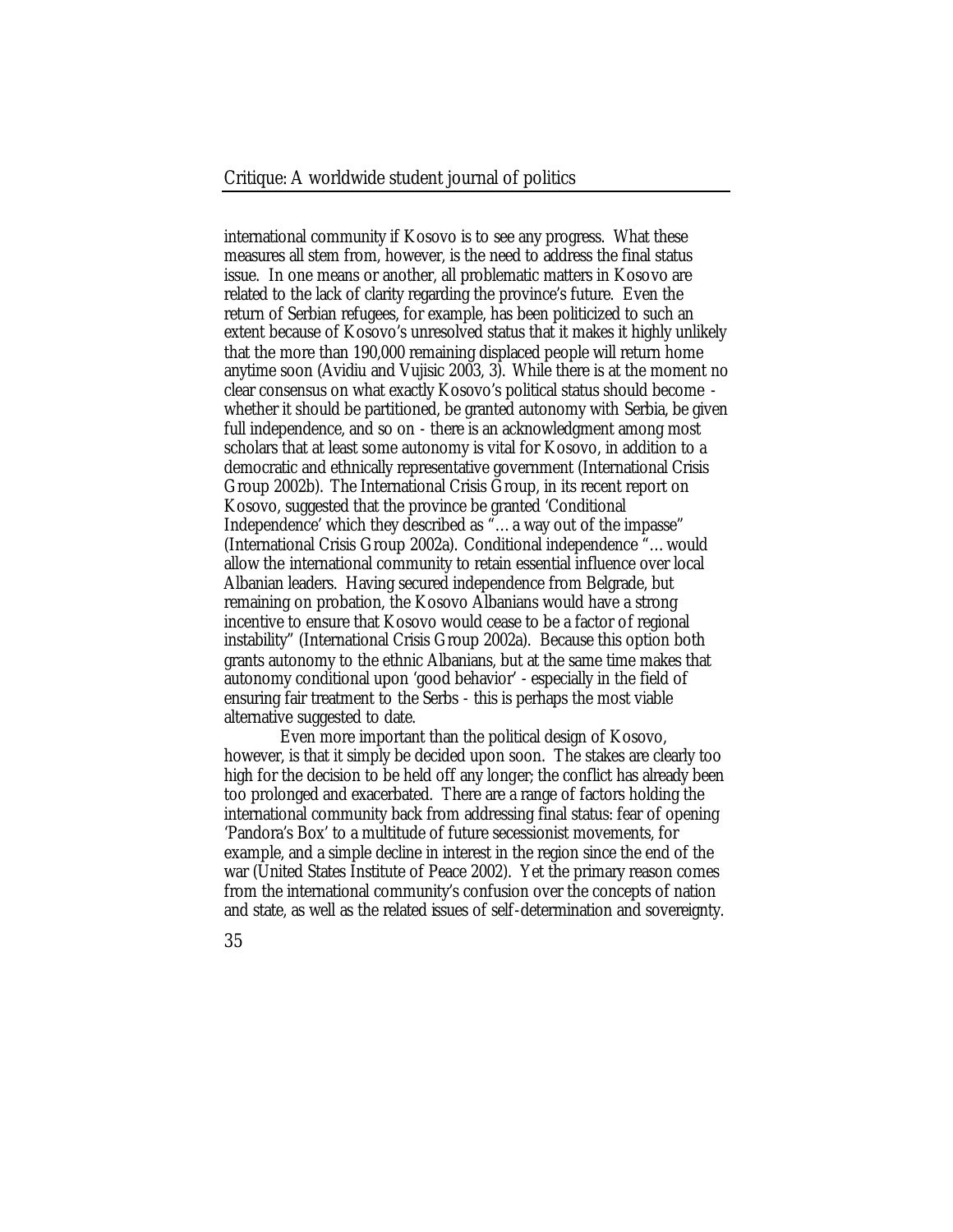36

As mentioned before, with a lack of clarity and established consensus over when a nation should be granted the right to form its own state, foreign governments and international bodies are left searching for adequate answers. Their grappling for a solution to Kosovo's final status is directly the result of the ambiguous, arbitrary, and hypocritical characteristics of the nation and state dilemma in international law and practice.

#### **Conclusion**

Commenting on the numerous international conflicts of the 1990's, former Australian Foreign Minister and leader of the International Crisis Group, Garth Evans, said, "If we've learned anything from these catastrophes that have haunted us throughout the 1990s, it is that they haven't occurred like conventional wars demanding conventional military responses" (Evans 2001, 7). Indeed, Kosovo was - and still is - an example of one of those catastrophes that called for new approaches to the art of conflict management - NATO's bombing campaign being a prime example of that. However, what Kosovo desperately needed was a unified and effective response from the international community. Due to the lack of a clear and formulated consensus on nationality and statehood issues, none came. Before and during the Kosovo war, despite attitudes like that of former Dutch foreign minister Willem Van Eekelen who asked, "…why make a difference in principle between, say, Slovenia and Kosovo when fundamental human rights are being crushed?", arbitrary decisions were made regarding the political status of Kosovo that helped in numerous ways to extend the conflict (Caplan 1998, 761). Since then, "the war with bombs has ended but not the political war", as newspaper editor Veton Surroi explained, and the province is still awaiting its long-due status decision (International Crisis Group 2003). If there is to be any hope of ending the international community's practice of prolonging and exacerbating the Kosovo crisis, or of putting a stop to the violence in the Balkan Peninsula in general, the tension between nations and states will have to resolved. It remains to be seen whether this issue that has been pestering international politics for so long will be put to a rest in time to save Kosovo.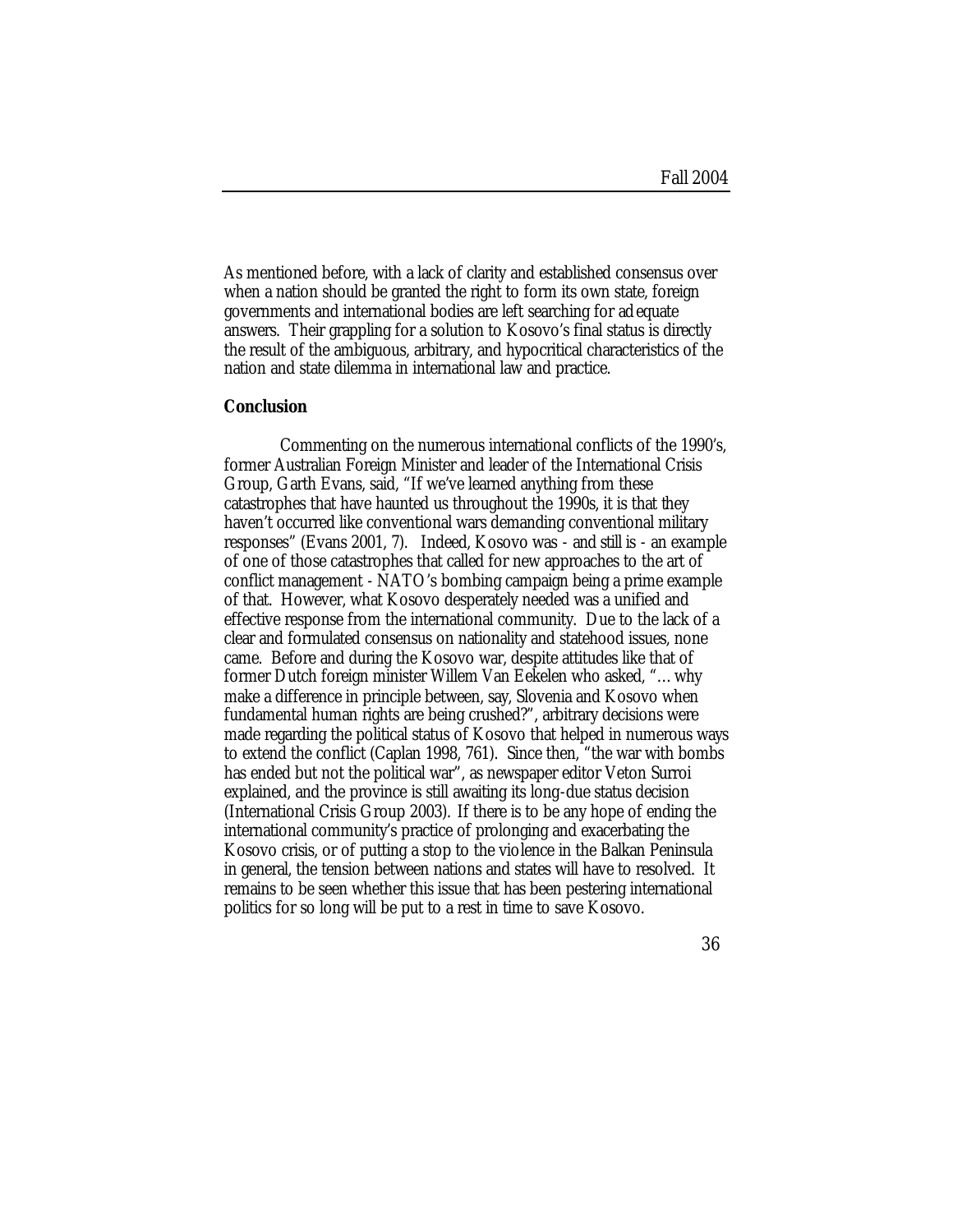Critique: A worldwide student journal of politics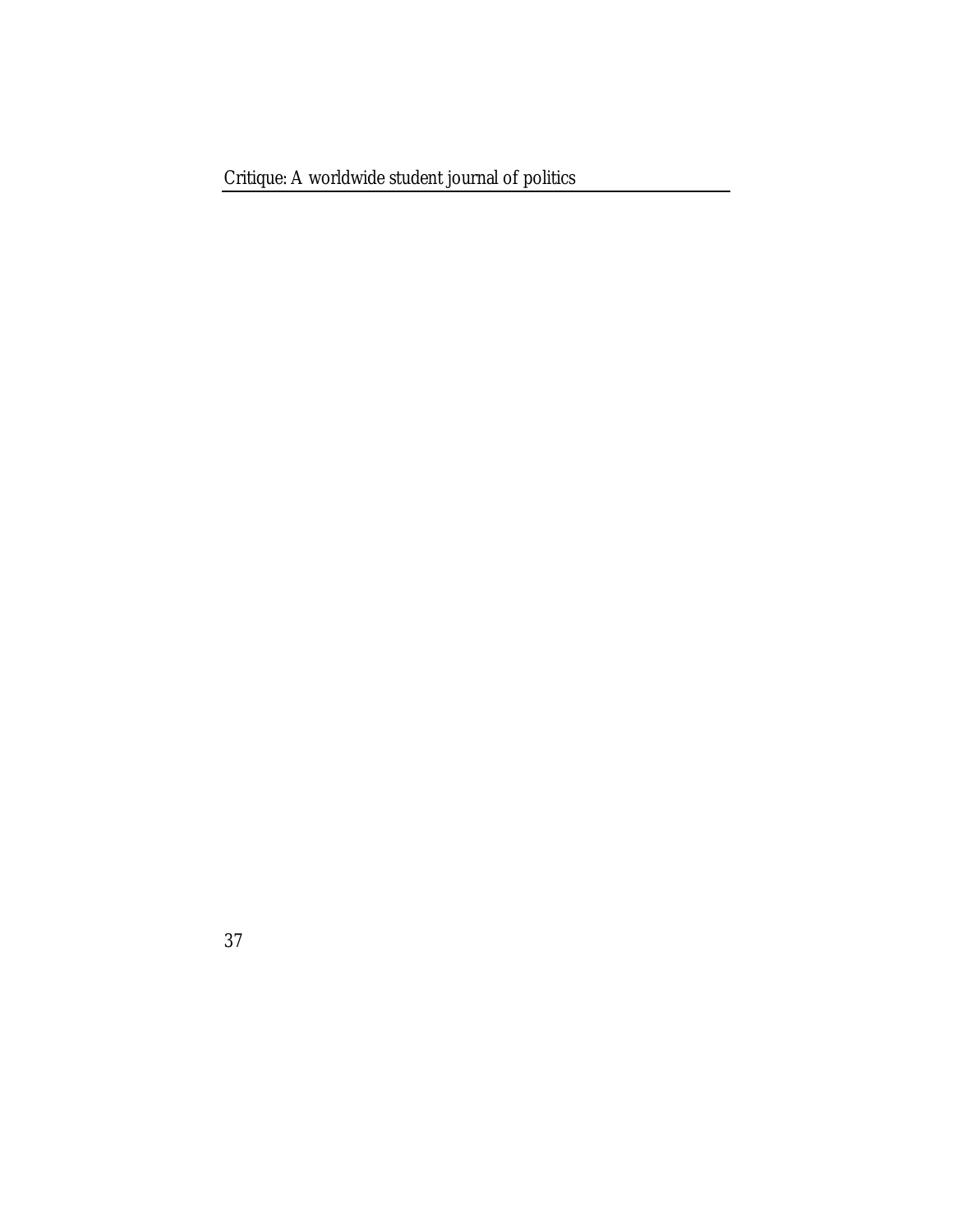#### **Bibliography**

- Abrahams, Fred. 2000. "Self-Determination Conflict Profile." *Foreign Policy in Focus*. <http://www.fpif.org/selfdetermination/index.html>.
- Abramowtiz, Morton. 13 Nov. 2003. "A Tale of two Protectorates." *Wall Street Journal Europe*. <http://www.crisisweb.org/home/index.cfm?id=2368&1=1>.
- Abramowitz, Morton. 7 Jan. 2004. "Snatching Defeat in The Balkans." *The Washington Post*. <http://www.crisisweb.org/home/index.cfm?id=2449&1=1>.
- Ambrosio, Thomas. 2002. *International Law and the Rise of Nations: The State System and the Challenge of Ethnic Groups*. New York and London: Chatham House Publishers.
- Avdiu, Arta, and Vujisic, Marija Tanja. 4 July 2003. "Kosovo: Come Back, Serbs." *Institute for War & Peace Reporting*. <http://www.iwpr.net/index.pl?archive/bcr3/bcr3\_200307\_441\_ 1\_eng.txt>.
- Buckley, Mary, and Cummings, Sally N., eds. 2001. *Kosovo: Perceptions of War and its Aftermath*. London: The Cromwell Press.
- Caplan, Richard. October 1998. "International Diplomacy and the Crisis in Kosovo." *International Affairs*, Vo. 74, No. 4.
- Chesterman, Simon, Farer, Tom, and Sisk, Timothy D. Nov. 2000. "Competing Claims: Self-Determination, Security and the United Nations." *International Peace Academy*.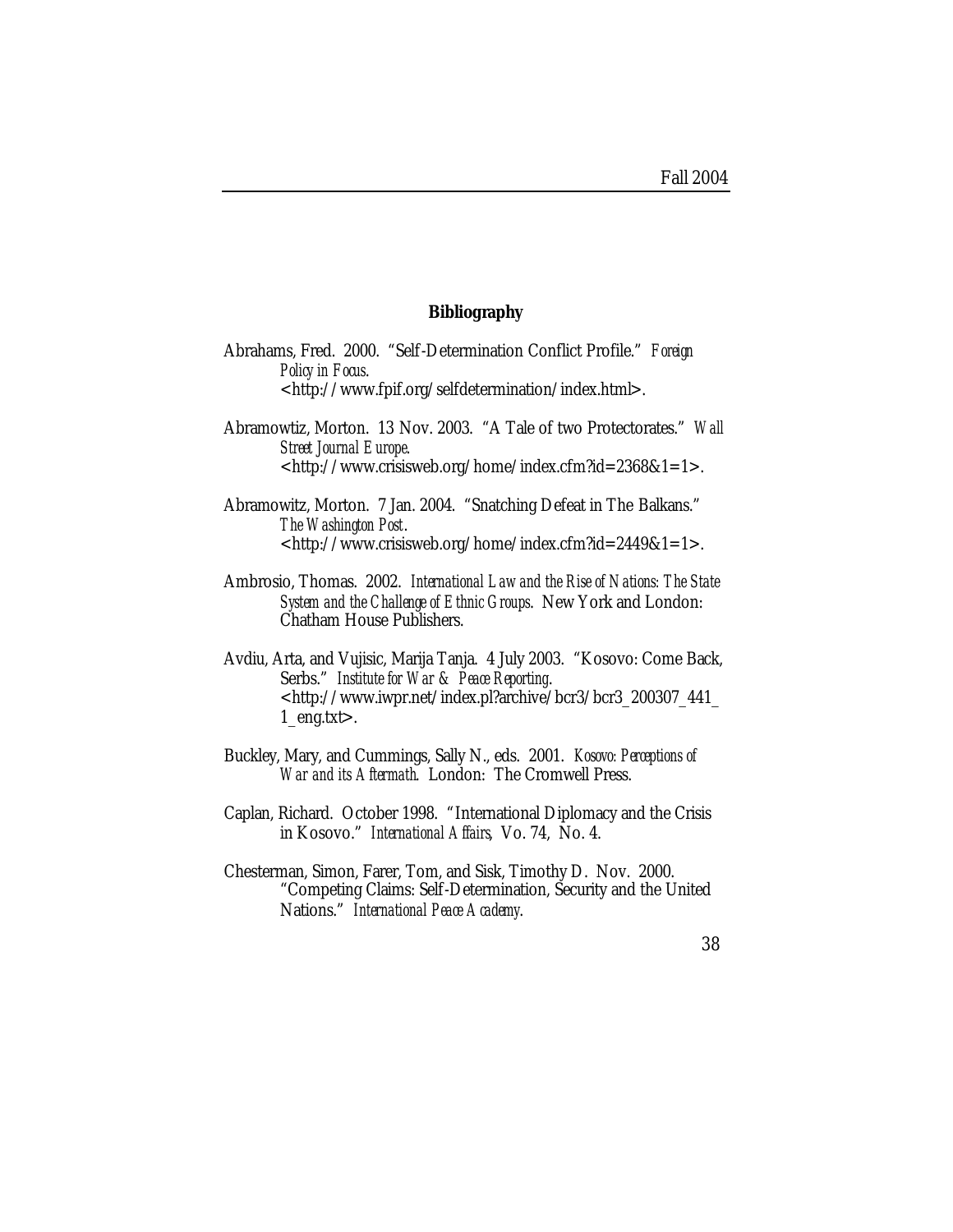<http://www.ciaonet.org/wps/chs04/chs04.html>.

- Cvijanovic, Zeljko. 8 Jan. 2004. "Serbia: New Regime Faces Instability From Start." *Institute for War & Peace Reporting*. <http://www.iwpr.net/index.pl?archive/bcr3/bcr3\_200401\_475\_ 1\_eng.txt>.
- Daalder, Ivo H., and O'Hanlon, Michael E. 2000. *Winning Ugly: NATO's War to Save Kosovo*. Washington: Brookings Institution Press.
- Evans, Gareth. March/April 2001. "True Believer." *Foreign Policy*. <http://www.foreignpolicy.com>.
- Evans, Graham, and Newnham, Jeffrey. 1998. *The Penguin Dictionary of International Relations*. London: Penguin Books, Ltd.
- Greenberg, Robert D. April 2001. "New Balkan Policy Needed." *Foreign Policy in Focus.* Vo. 6, No. 11.
- International Crisis Group. 1 March 2002a. "A Kosovo Roadmap (I) Addressing Final Status." <http://www.crisisweb.org>.
- International Crisis Group. 1 March 2002b. "A Kosovo Roadmap (II): Internal Benchmarks." <http://www.crisisweb.org/home/index.cfm?id=1687&1=1>.
- International Crisis Group. 13 Dec. 2002c. "Return to Uncertainty: Kosovo's Internally Displaced and the Return Process." <http://www.crisisweb.org/home/index.cfm?id=1608&1=1>.
- International Crisis Group. 28 May 2003. "Kosovo's Ethnic Dilemma: The Need for a Civic Contract." <http://www.crisisweb.org>.
- Keating, Michael, and McGarry, John, eds. 2001. *Minority Nationalism and the Changing International Order*. Oxford: Oxford University Press.